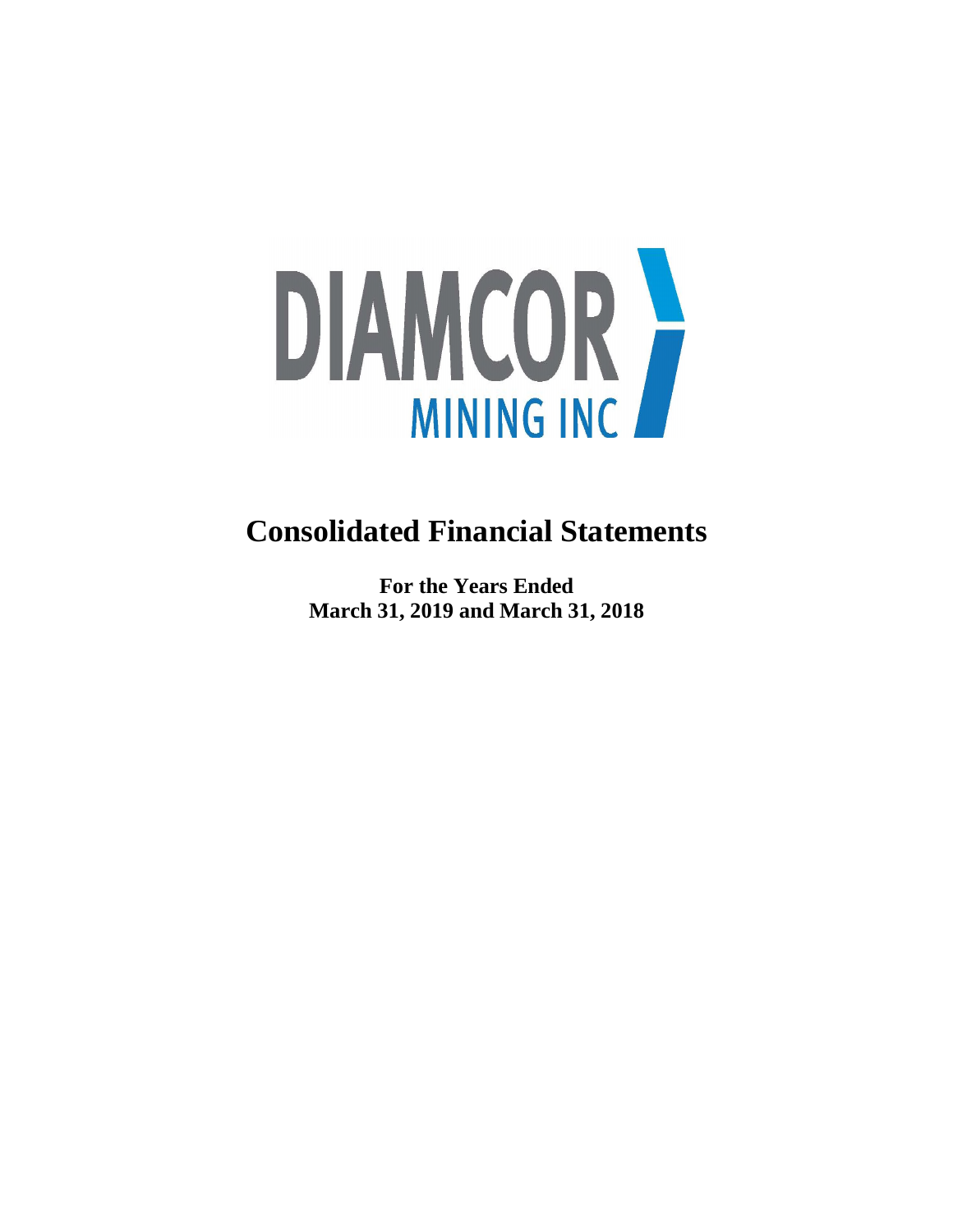To the Shareholders of Diamcor Mining Inc.:

#### **Opinion**

We have audited the consolidated financial statements of Diamcor Mining Inc. and its subsidiaries (the "Company"), which comprise the consolidated statements of financial position as at March 31, 2019 and March 31, 2018, and the consolidated statements of loss and comprehensive loss, changes in shareholders' equity and cash flows for the years then ended, and notes to the consolidated financial statements, including a summary of significant accounting policies.

In our opinion, the accompanying consolidated financial statements present fairly, in all material respects, the consolidated financial position of the Company as at March 31, 2019 and March 31, 2018, and its consolidated financial performance and its consolidated cash flows for the years then ended in accordance with International Financial Reporting Standards.

#### **Basis for Opinion**

We conducted our audits in accordance with Canadian generally accepted auditing standards. Our responsibilities under those standards are further described in the Auditor's Responsibilities for the Audit of the Consolidated Financial Statements section of our report. We are independent of the Company in accordance with the ethical requirements that are relevant to our audits of the consolidated financial statements in Canada, and we have fulfilled our other ethical responsibilities in accordance with these requirements. We believe that the audit evidence we have obtained is sufficient and appropriate to provide a basis for our opinion.

#### **Material Uncertainty Related to Going Concern**

We draw attention to Note 1 in the consolidated financial statements, which indicates that the Company had a net loss of \$3,853,280, an accumulated deficit of \$35,225,722, a negative working capital amount of \$4,198,620 and negative cash flows from operations of \$3,010,659. As stated in Note 1, these events or conditions indicate that a material uncertainty exists that may cast significant doubt on the Company's ability to continue as a going concern. Our opinion is not modified in respect of this matter.

#### **Other Information**

Management is responsible for the other information. The other information comprises Management's Discussion and Analysis.

Our opinion on the consolidated financial statements does not cover the other information and we do not express any form of assurance conclusion thereon.

In connection with our audits of the consolidated financial statements, our responsibility is to read the other information and, in doing so, consider whether the other information is materially inconsistent with the consolidated financial statements or our knowledge obtained in the audits or otherwise appears to be materially misstated. We obtained Management's Discussion and Analysis prior to the date of this auditor's report. If, based on the work we have performed on this other information, we conclude that there is a material misstatement of this other information, we are required to report that fact. We have nothing to report in this regard.

# **Responsibilities of Management and Those Charged with Governance for the Consolidated Financial Statements**

Management is responsible for the preparation and fair presentation of the consolidated financial statements in accordance with International Financial Reporting Standards, and for such internal control as management determines is necessary to enable the preparation of consolidated financial statements that are free from material misstatement, whether due to fraud or error.

In preparing the consolidated financial statements, management is responsible for assessing the Company's ability to continue as a going concern, disclosing, as applicable, matters related to going concern and using the going concern basis of accounting unless management either intends to liquidate the Company or to cease operations, or has no realistic alternative but to do so.

Those charged with governance are responsible for overseeing the Company's financial reporting process.

# **Auditor's Responsibilities for the Audit of the Consolidated Financial Statements**

Our objectives are to obtain reasonable assurance about whether the consolidated financial statements as a whole are free from material misstatement, whether due to fraud or error, and to issue an auditor's report that includes our opinion. Reasonable assurance is a high level of assurance, but is not a guarantee that an audit conducted in accordance with Canadian generally accepted auditing standards will always detect a material misstatement when it exists. Misstatements can arise from fraud or error and are considered material if, individually or in the aggregate, they could reasonably be expected to influence the economic decisions of users taken on the basis of these consolidated financial statements.

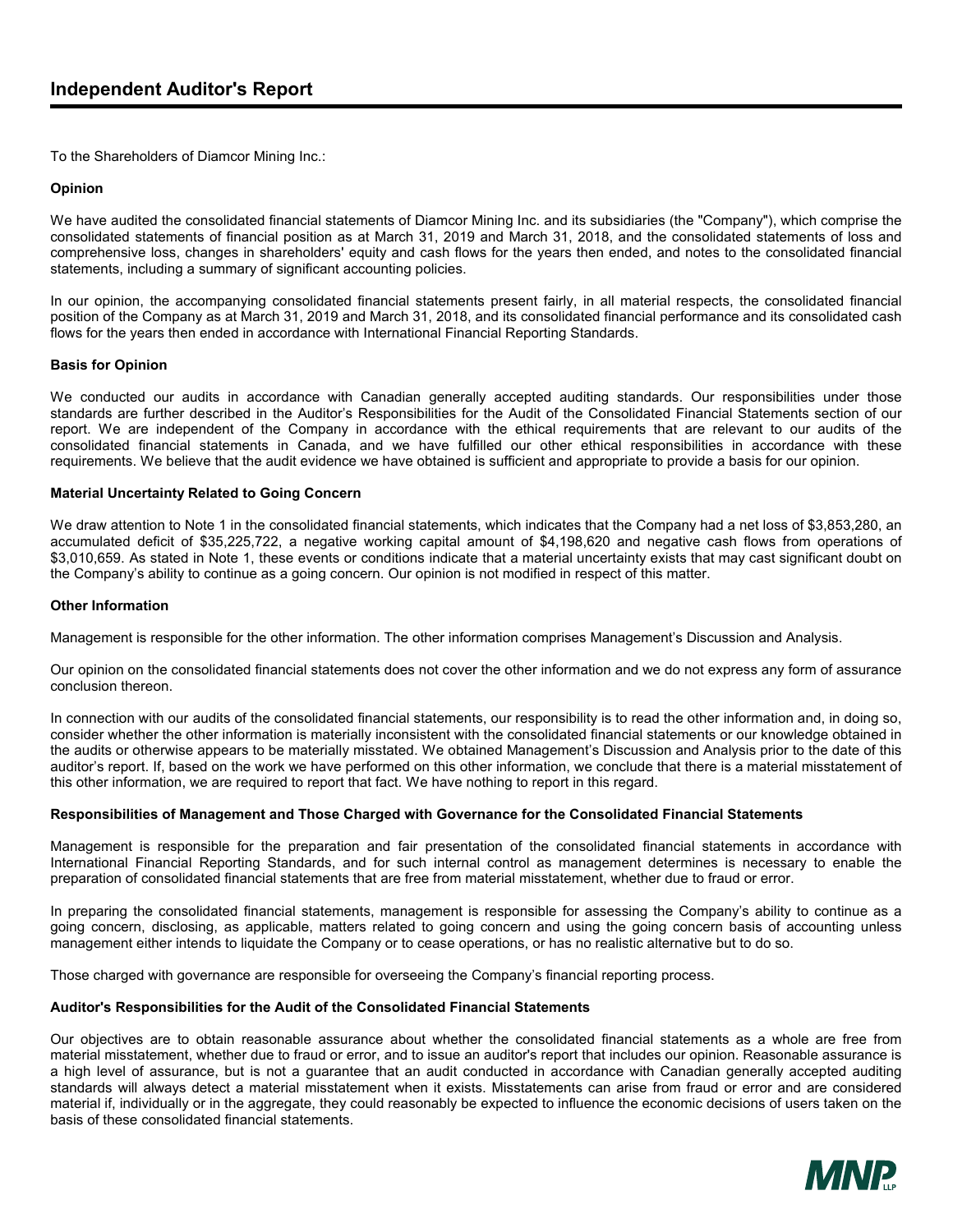As part of an audit in accordance with Canadian generally accepted auditing standards, we exercise professional judgment and maintain professional skepticism throughout the audit. We also:

- Identify and assess the risks of material misstatement of the consolidated financial statements, whether due to fraud or error, design and perform audit procedures responsive to those risks, and obtain audit evidence that is sufficient and appropriate to provide a basis for our opinion. The risk of not detecting a material misstatement resulting from fraud is higher than for one resulting from error, as fraud may involve collusion, forgery, intentional omissions, misrepresentations, or the override of internal control.
- Obtain an understanding of internal control relevant to the audit in order to design audit procedures that are appropriate in the circumstances, but not for the purpose of expressing an opinion on the effectiveness of the Company's internal control.
- Evaluate the appropriateness of accounting policies used and the reasonableness of accounting estimates and related disclosures made by management.
- Conclude on the appropriateness of management's use of the going concern basis of accounting and, based on the audit evidence obtained, whether a material uncertainty exists related to events or conditions that may cast significant doubt on the Company's ability to continue as a going concern. If we conclude that a material uncertainty exists, we are required to draw attention in our auditor's report to the related disclosures in the consolidated financial statements or, if such disclosures are inadequate, to modify our opinion. Our conclusions are based on the audit evidence obtained up to the date of our auditor's report. However, future events or conditions may cause the Company to cease to continue as a going concern.
- Evaluate the overall presentation, structure and content of the consolidated financial statements, including the disclosures, and whether the consolidated financial statements represent the underlying transactions and events in a manner that achieves fair presentation.
- Obtain sufficient appropriate audit evidence regarding the financial information of the entities or business activities within the Company to express an opinion on the consolidated financial statements. We are responsible for the direction, supervision and performance of the group audit. We remain solely responsible for our audit opinion.

We communicate with those charged with governance regarding, among other matters, the planned scope and timing of the audits and significant audit findings, including any significant deficiencies in internal control that we identify during our audits.

We also provide those charged with governance with a statement that we have complied with relevant ethical requirements regarding independence, and to communicate with them all relationships and other matters that may reasonably be thought to bear on our independence, and where applicable, related safeguards.

The engagement partner on the audit resulting in this independent auditor's report is Stephen Bonnell.

Calgary, Alberta

 $M$  $N$  $P$ <sub> $LL$  $P$ </sub>

July 26, 2019 Chartered Professional Accountants

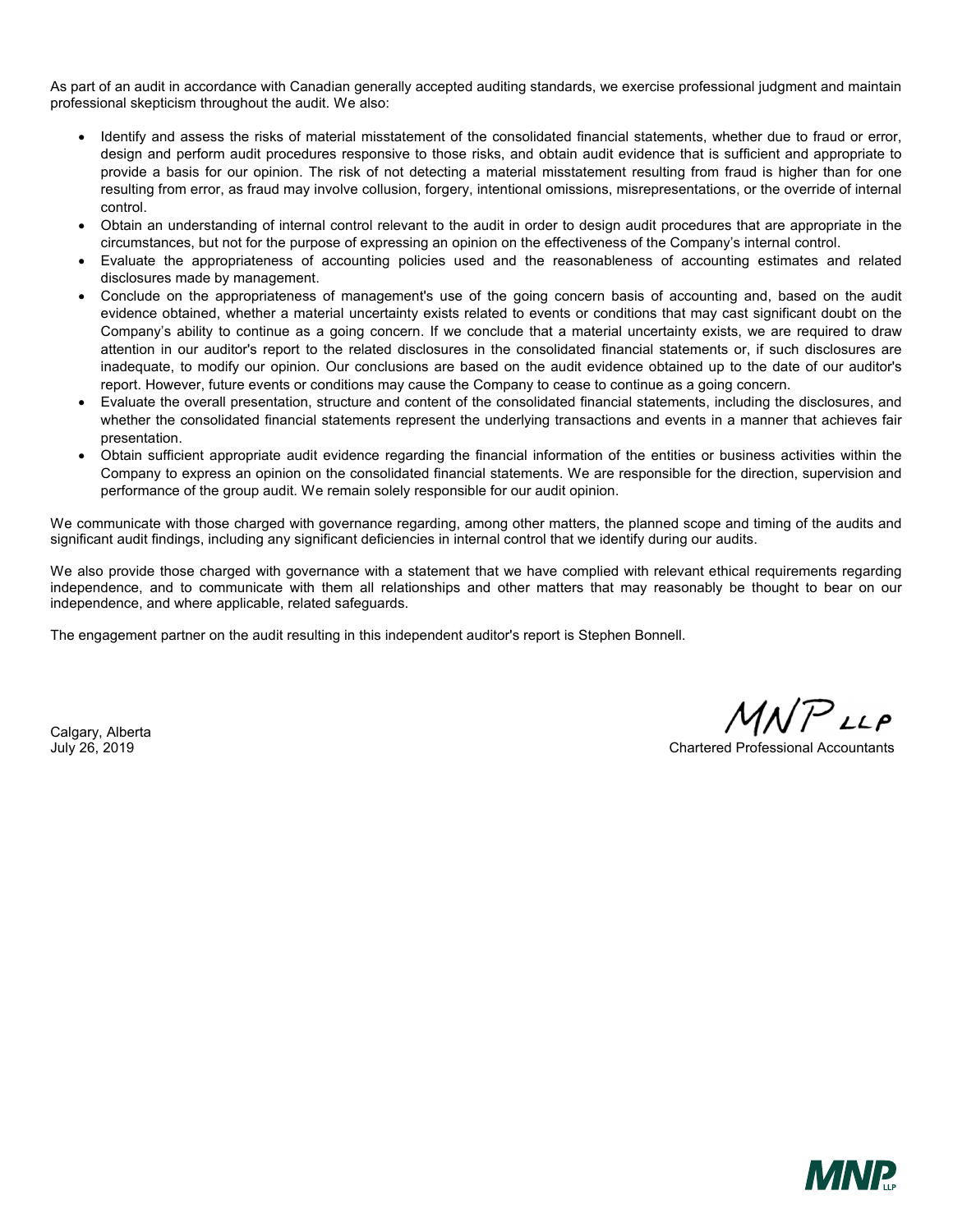# **Diamcor Mining Inc. Consolidated Statements of Financial Position**

| <b>ASSETS</b>                               | \$              |                  |
|---------------------------------------------|-----------------|------------------|
|                                             |                 |                  |
| <b>CURRENT</b>                              |                 |                  |
| Cash and cash equivalents                   | 139,080         | \$<br>520,312    |
| Accounts receivable (Note 10a)              | 200,617         | 604,419          |
| Inventory (Note 2.3)                        | 615,929         | 196,096          |
| Prepaids                                    | 31,592          | 31,685           |
|                                             | 987,218         | 1,352,512        |
| <b>NON CURRENT</b>                          |                 |                  |
| Restricted cash (Note 14)                   | 723,708         | 851,564          |
| Property, plant and equipment (Note 3)      | 6,991,561       | 9,178,447        |
| <b>Total assets</b>                         | \$<br>8,702,487 | \$<br>11,382,523 |
|                                             |                 |                  |
| <b>LIABILITIES</b><br><b>CURRENT</b>        |                 |                  |
| Accounts payable (Note 13)                  | \$<br>1,127,382 | \$<br>1,954,186  |
| Share purchase deposits                     |                 | 500,000          |
| Current portion of long-term debt (Note 4)  | 4,058,456       | 3,197,686        |
|                                             | 5,185,838       | 5,651,872        |
| <b>NON CURRENT</b>                          |                 |                  |
| Deferred tax liablity (Note 15)             | 458,419         | 581,904          |
| Long-term debt (Note 4)                     |                 | 512,522          |
| Decommissioning liability (Note 5)          | 479,560         | 296,084          |
| Due to Nozala Investments (Note 4)          | 1,654,241       | 1,708,779        |
| <b>Total liabilities</b>                    | 7,778,058       | 8,751,161        |
|                                             |                 |                  |
| <b>SHAREHOLDERS' EQUITY</b>                 |                 |                  |
| Share capital (Note 6)                      | 34,074,691      | 31,278,037       |
| Contributed surplus (Note 7)                | 11,571,195      | 10,448,426       |
| Warrants (Note 6)                           | 2,090,956       | 2,789,514        |
| Accumulated other comprehensive loss        | (6,825,142)     | (4,461,901)      |
| <b>Deficit</b>                              | (35, 225, 722)  | (32, 611, 467)   |
| <b>Total equity</b>                         | 5,685,978       | 7,442,609        |
| Non-controlling interests (Note 16)         | (4,761,549)     | (4,811,247)      |
| Equity attributable to owners of the parent | 924,429         | 2,631,362        |
| Total liabilities and shareholders' equity  | \$<br>8,702,487 | \$<br>11,382,523 |

# **GOING CONCERN** (Note 1) **COMMITMENTS** (Note 12) **SUBSEQUENT EVENTS** (Note 17)

On behalf of the board "Dean Taylor" **Director** Director "Sheldon Nelson" Director

The accompanying notes are an integral part of these consolidated financial statements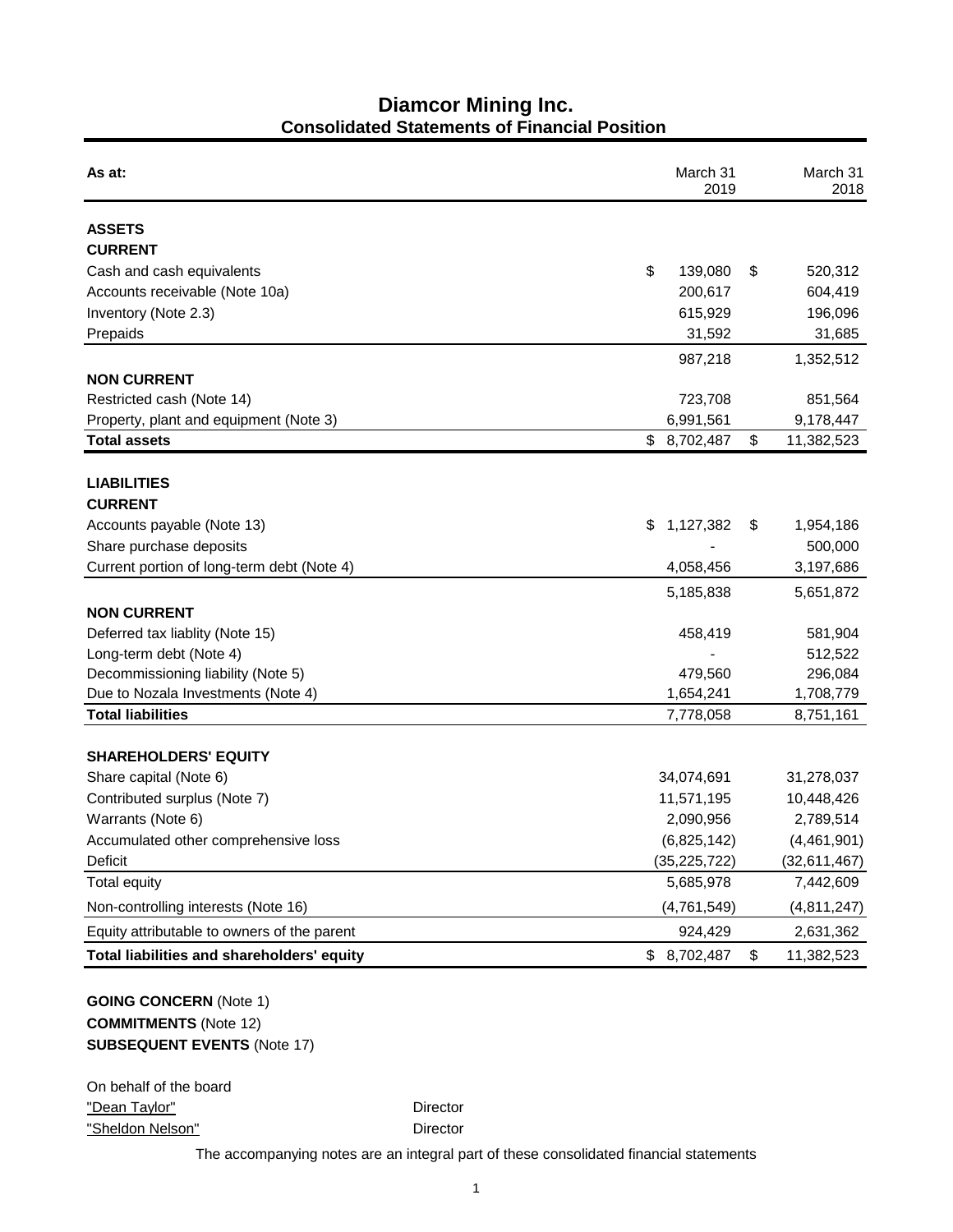|                                                         | For the<br>year ended<br>March 31, 2019 |                           | For the<br>year ended<br>March 31, 2018 |
|---------------------------------------------------------|-----------------------------------------|---------------------------|-----------------------------------------|
| <b>SALES</b>                                            | \$<br>4,113,516                         | \$                        | 5,948,828                               |
| <b>OPERATING EXPENSES</b>                               | 4,501,907                               | \$                        | 6,748,857                               |
| <b>GROSS MARGIN</b>                                     | (388, 391)                              |                           | (800, 029)                              |
| <b>GENERAL AND ADMINISTRATIVE EXPENSES</b>              |                                         |                           |                                         |
| Accretion and depreciation (Note 3 and 5)               | 1,148,981                               |                           | 1,372,233                               |
| <b>Consulting fees</b>                                  | 198,500                                 |                           | 197,875                                 |
| Insurance                                               | 78,987                                  |                           | 77,057                                  |
| Interest and bank charges                               | 563,242                                 |                           | 573,838                                 |
| Office                                                  | 166,839                                 |                           | 135,784                                 |
| <b>Professional fees</b>                                | 248,297                                 |                           | 216,322                                 |
| Promotion and investor relations                        | 348,545                                 |                           | 135,512                                 |
| Salaries and wages                                      | 556,807                                 |                           | 610,203                                 |
| Transfer agent and regulatory fees                      | 59,357                                  |                           | 62,098                                  |
| Travel                                                  | 194,572                                 |                           | 233,724                                 |
|                                                         | 3,564,127                               |                           | 3,614,646                               |
| <b>LOSS FROM OPERATIONS</b>                             | (3,952,518)                             |                           | (4, 414, 675)                           |
| <b>OTHER INCOME AND EXPENSES</b>                        |                                         |                           |                                         |
| Interest and other income                               | 66,044                                  |                           | 54,254                                  |
| Loss disposal of assets                                 |                                         |                           | (421)                                   |
| Foreign exchange                                        | (4,200)                                 |                           | (6, 765)                                |
|                                                         | 61,844                                  |                           | 47,068                                  |
| <b>LOSS BEFORE INCOME TAX</b>                           | (3,890,674)                             |                           | (4,367,607)                             |
| Deferred tax expense (Note 15)                          | (37, 394)                               |                           | 203,990                                 |
| <b>NET LOSS FOR THE YEAR</b>                            | \$<br>(3,853,280)                       | $\frac{1}{2}$             | (4,571,597)                             |
|                                                         |                                         |                           |                                         |
| <b>OTHER COMPREHENSIVE GAIN (LOSS)</b>                  |                                         |                           |                                         |
| Items to be reclassified subsequently to profit or loss |                                         |                           |                                         |
| Foreign currency translation (loss) gain                | (1,074,518)                             |                           | 572,057                                 |
| TOTAL COMPREHENSIVE LOSS FOR THE YEAR                   | \$<br>(4,927,798)                       | $\boldsymbol{\mathsf{S}}$ | (3,999,540)                             |
| Total net loss attributable to:                         |                                         |                           |                                         |
| Non-controlling interests                               | \$<br>(1,239,025)                       | \$                        | (1,537,053)                             |
| Equity holders of parent                                | (2,614,255)                             |                           | (3,034,544)                             |
|                                                         | \$<br>(3,853,280)                       | \$                        | (4,571,597)                             |
|                                                         |                                         |                           |                                         |
| Total comprehensive loss attributable to:               |                                         |                           |                                         |
| Non-controlling interests                               | \$<br>49,699                            | \$                        | (802, 428)                              |
| Equity holders of parent                                | (4,977,497)                             |                           | (3, 197, 112)                           |
|                                                         | \$<br>(4,927,798)                       | \$                        | (3,999,540)                             |
| Net loss per share - basic and diluted (Note 6)         | \$<br>(0.04)                            | \$                        | (0.06)                                  |

# **Diamcor Mining Inc. Consolidated Statements of Loss and Comprehensive Loss**

The accompanying notes are an integral part of these consolidated financial statements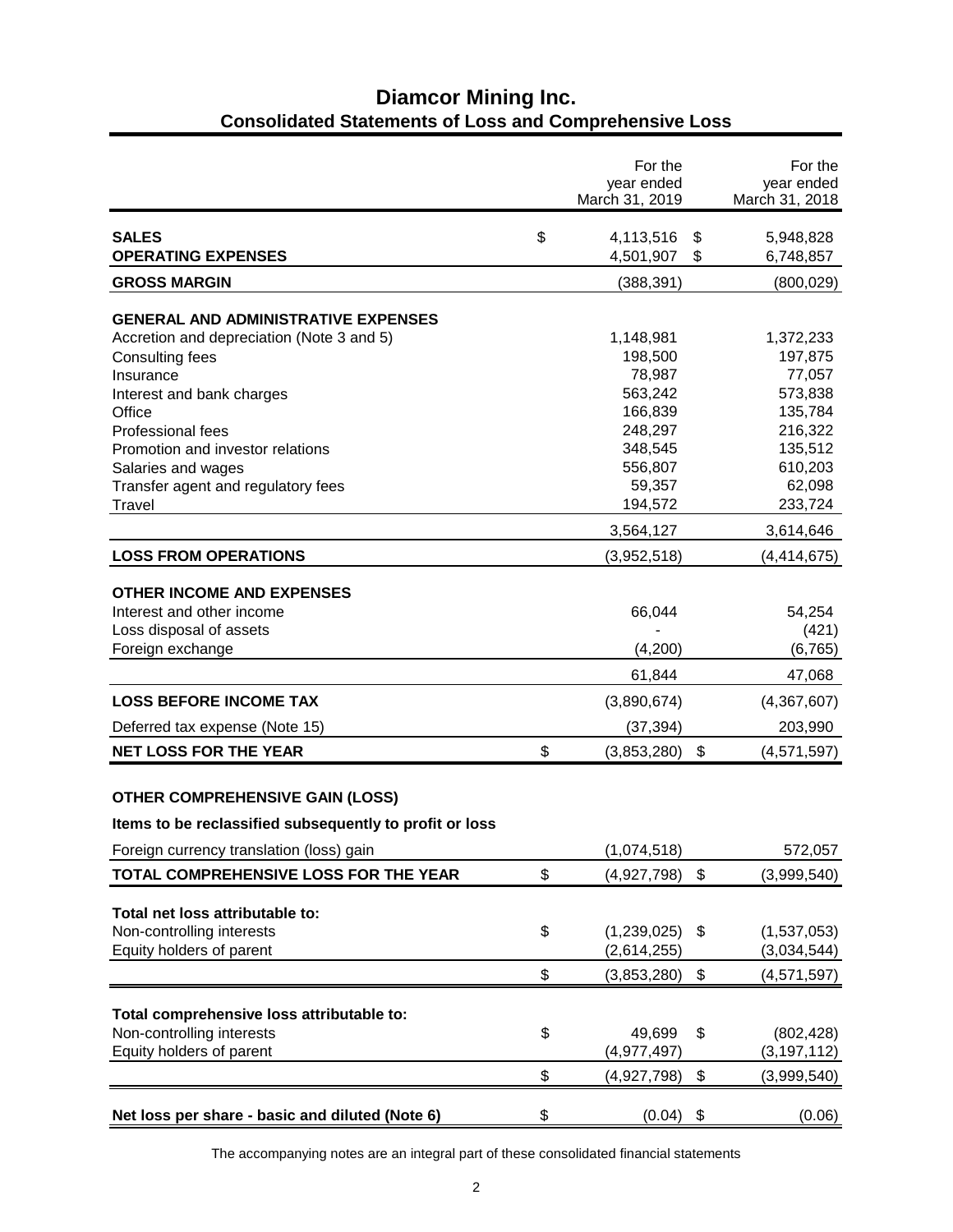| <b>DIAMCOR MINING INC.</b>                                       |
|------------------------------------------------------------------|
| <b>Consolidated Statement of Changes in Shareholders' Equity</b> |

|                                     | <b>Share Capital</b> | Contributed<br>Surplus | Warrants        | Accumulated<br>Other<br>Comprehensiv<br>e Loss |      | Deficit        | Non-controlling<br>Interests | Total<br>Shareholders'<br>Equity |
|-------------------------------------|----------------------|------------------------|-----------------|------------------------------------------------|------|----------------|------------------------------|----------------------------------|
| Balance - March 31, 2017            | \$<br>28,088,222     | \$<br>8,898,224        | 3,407,043       | (4, 299, 330)                                  |      | (29, 576, 923) | \$<br>(4,008,822)            | 2,508,414                        |
| Private placement (Note 6)          | 3,319,267            |                        | 894,106         |                                                |      |                |                              | 4,213,373                        |
| Share issuance costs (Note 6)       | (129, 452)           |                        | 38,567          |                                                |      |                |                              | (90, 885)                        |
| Expiry of warrants (Note 6)         |                      | 1,550,202              | (1,550,202)     |                                                |      |                |                              |                                  |
| Net loss for the year               |                      |                        |                 |                                                |      | (3,034,544)    | (1,537,053)                  | (4,571,597)                      |
| Translation of foreign subsidiaries |                      |                        |                 | (162, 571)                                     |      |                | 734,628                      | 572,057                          |
| Balance - March 31, 2018            | \$<br>31,278,037     | 10,448,426             | 2,789,514       | \$<br>(4,461,901)                              | \$   | (32,611,467)   | \$ (4,811,247)               | 2,631,362                        |
| Private placement (Note 6)          | 2,806,773            |                        | 422,420         |                                                |      |                |                              | 3,229,193                        |
| Share issuance costs (Note 6)       | (10, 119)            |                        | 1.791           |                                                |      |                |                              | (8,328)                          |
| Expiry of warrants (Note 6)         |                      | 1,122,769              | (1, 122, 769)   |                                                |      |                |                              |                                  |
| Net loss for the year               |                      |                        |                 |                                                |      | (2,614,255)    | (1,239,025)                  | (3,853,280)                      |
| Translation of foreign subsidiaries |                      |                        |                 | (2,363,241)                                    |      |                | 1,288,723                    | (1,074,518)                      |
| Balance - March 31, 2019            | \$<br>34,074,691     | 11,571,195             | \$<br>2,090,956 | (6,825,142)                                    | - \$ | (35, 225, 722) | $(4,761,549)$ \$<br>\$       | 924,429                          |

The accompanying notes are an integral part of these consolidated financial statements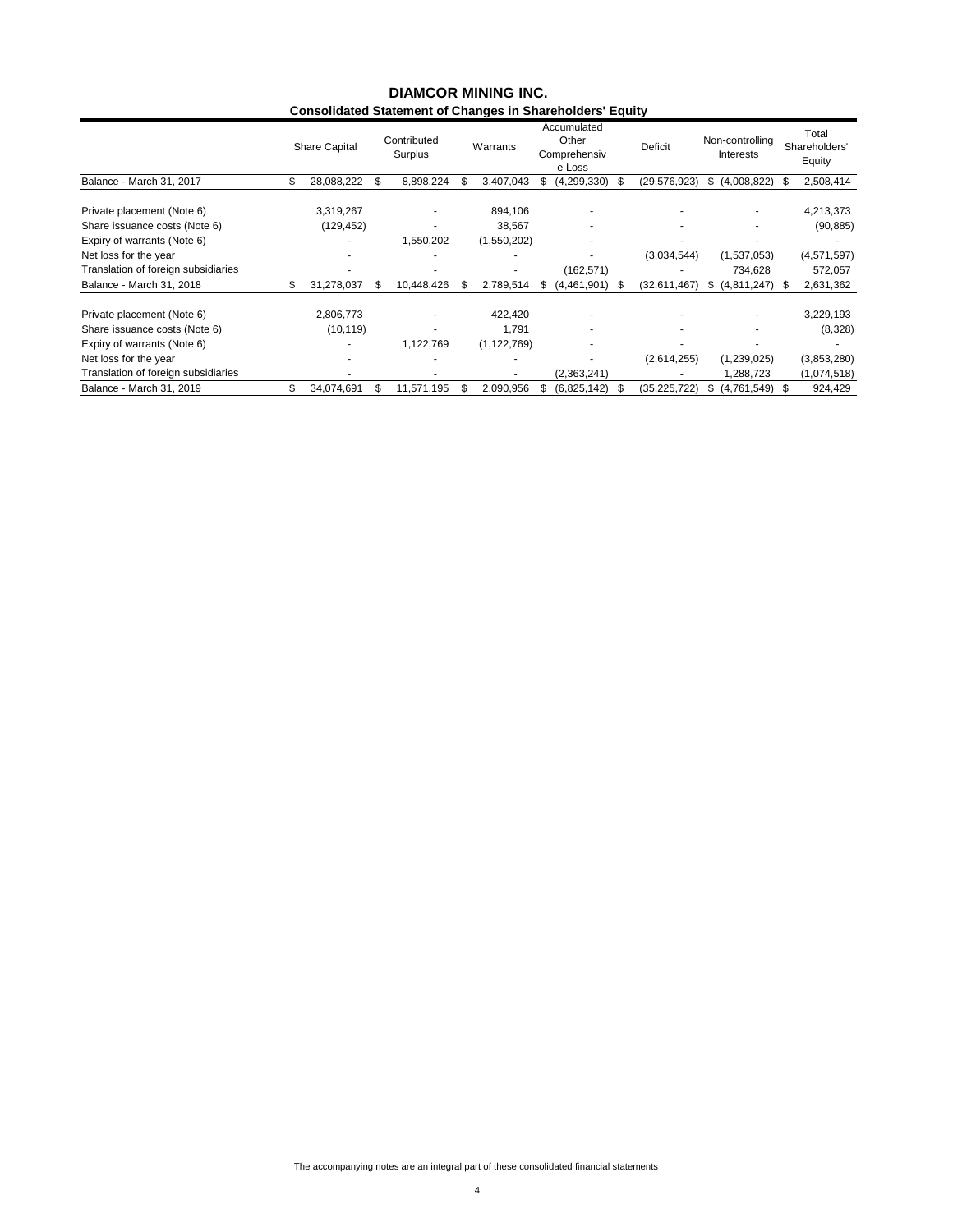# **Diamcor Mining Inc. Consolidated Statements of Cash Flows**

|                                                                 | For the                | For the        |
|-----------------------------------------------------------------|------------------------|----------------|
|                                                                 | year ended             | year ended     |
|                                                                 | March 31, 2019         | March 31, 2018 |
| <b>CASH FLOWS FROM OPERATING ACTIVITIES</b>                     |                        |                |
| Net loss for the year                                           | \$<br>$(3,853,280)$ \$ | (4,571,597)    |
|                                                                 |                        |                |
| Items not affecting cash                                        |                        |                |
| Accretion and depreciation (Note 3 and 5)                       | 1,148,981              | 1,372,233      |
| Deferred tax expense (Note 15)                                  | (37, 394)              | 203,990        |
| Loss on sale of property, plant and equipment (Note 3)          |                        | 421            |
| Interest on long-term debt                                      | 557,413                | 549,142        |
|                                                                 | 1,669,000              | 2,125,786      |
| Changes in non-cash working capital                             |                        |                |
| Accounts payable                                                | (703, 387)             | 46,171         |
| Accounts receivable                                             | 342,167                | (378, 421)     |
| Inventory                                                       | (465, 159)             | 1,040,002      |
| Prepaids                                                        |                        | (3, 162)       |
|                                                                 |                        |                |
| Cash flow used in operating activities                          | (3,010,659)            | (1,741,221)    |
|                                                                 |                        |                |
| <b>CASH FLOWS FROM INVESTING ACTIVITIES</b>                     |                        |                |
| Proceeds on disposal of property, plant and equipment (Note 3)  |                        | 95             |
| Purchase of property, plant and equipment (Note 3)              | (40, 683)              | (345, 880)     |
| Cash flow used in investing activities                          | (40, 683)              | (345, 785)     |
|                                                                 |                        |                |
| <b>CASH FLOWS FROM FINANCING ACTIVITIES</b>                     |                        |                |
| Repayment of long term debt                                     |                        | (2,314,848)    |
| Proceeds from issuance of units net of issue costs (Note 6)     | 2,720,865              | 4,622,488      |
| Cash flow generated by financing activities                     | 2,720,865              | 2,307,640      |
|                                                                 |                        |                |
| Effect of change in exchange rate for cash and cash equivalents | (50, 755)              | 34,741         |
|                                                                 |                        |                |
| Increase (decrease) in cash and cash equivalents                | (381, 232)             | 255,375        |
| Cash and cash equivalents - beginning of year                   | 520,312                | 264,937        |
|                                                                 |                        |                |
| Cash and cash equivalents - end of year                         | \$<br>139,080          | \$<br>520,312  |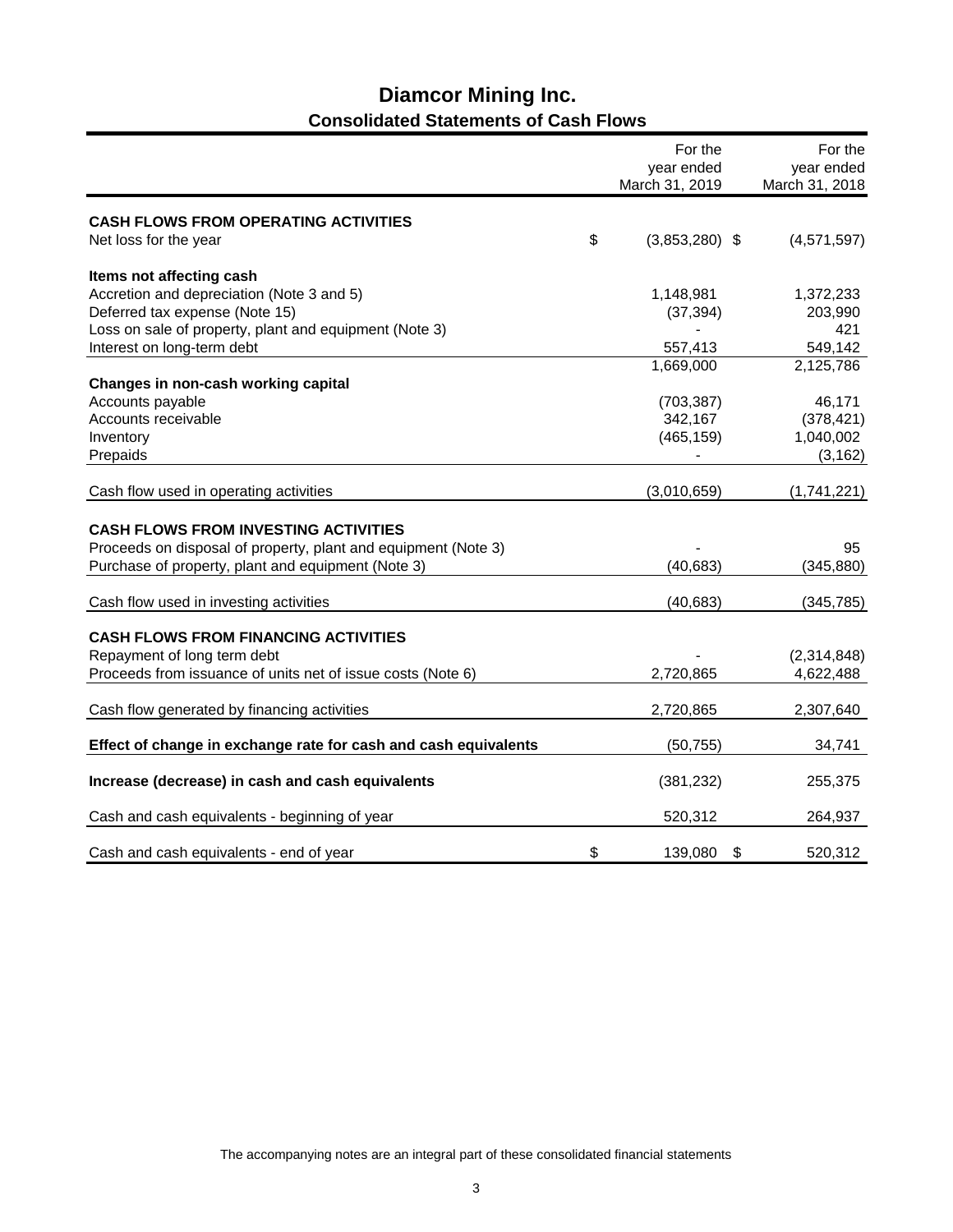# **1. Nature of Operations and Going Concern**

Diamcor Mining Inc. (the "Company" or the "Group") was incorporated under the Company Act of British Columbia, now the Business Corporations Act (British Columbia). Its principal business activity is the identification, acquisition, exploration, evaluation, operation, and advancement of unique diamond-based resource properties with a specific focus on the mining segment of the diamond industry through its subsidiaries, DMI Minerals South Africa (Pty) Ltd., and DMI Diamonds South Africa (Pty) Ltd. (together the "Company").

These consolidated financial statements were authorized for issuance by the Board of Directors on July 26, 2019. The Company's registered address is 301-1665 Ellis Street, Kelowna, B.C. V1Y 2B3, Canada.

These consolidated financial statements have been prepared on a going concern basis, which contemplates the realization of assets and the payment of liabilities in the ordinary course of business. The Company realized a net loss of \$3,853,280 and \$4,571,597 for the years ended March 31, 2019 and 2018, respectively. As at March 31, 2019, the Company had an accumulated deficit of \$35,225,722 (March 31, 2018 - \$32,611,467), a negative working capital of \$4,198,620 (March 31, 2018 - \$4,299,360) as well as negative cashflows from operations of \$3,010,659 (March 31, 2018 - \$1,741,221). The above material uncertainties cast significant doubt on the Company' ability to continue as a going concern. Should the Company be unable to continue as a going concern, it may be unable to realize the carrying value of its assets and to meet its liabilities as they become due. These consolidated financial statements do not reflect the adjustments or reclassification of assets and liabilities, which would be necessary if the Company were unable to continue its operations.

Management routinely plans future activities including forecasting future cash flows for its internal use. Management has reviewed their plan with the Directors and has collectively formed a judgment that the Company has adequate resources to continue as a going concern for the foreseeable future, which Management and the Directors have defined as being at least the next 12 months. In arriving at this judgment, Management has prepared the cash flow projections of the Company, which incorporates a detailed cash flow modeling through the current fiscal year. Directors have reviewed this information provided by Management and have considered the information in relation to the financing uncertainties in the current economic climate and the financial resources available to the Company. The expected cash flows have been modeled based on anticipated revenue streams with debt funding programmed into the model and reducing over time. Sensitivities have been applied to this model in relation to revenues not achieving anticipated levels. Key assumptions used in the future cash flow amounts are selling price and rough diamonds sold in the period and the assumption that the Company will move to full scale operations after completion of trial mining and bulk sampling.

The Directors have considered the: (i) base of investors and debt lenders historically available to the Company; (ii) global capital markets; (iii) sources of Company income; (iv) cash generation and (v) debt amortization levels and the continued deferral of debt payments. In addition, the Company, has obtained initial commitments of \$600,000 for a previously announced financing. Amounts are subject to final TSX Venture Exchange approval of the associated bonus shares and warrants to be issued by the Company (Note 17). Considering the above, management and Directors are satisfied that the Company has access to adequate resources to continue as a going concern for at least the next 12 months. Factors that may negatively affect the Company's 12-month operating plan includes the following: global trade and tariff disputes, geopolitical events and the impact on capital markets, and commodity prices.

The Company has experienced lower than planned revenue combined with operating losses. Management applied significant judgment in arriving at this conclusion including:

- The amount of new sales orders and total revenue to be generated to provide sufficient cash flow to continue to fund operations and other committed expenditures;
- The timing of generating those new sales and the timing of the related cash flow;
- The ability to draw upon existing financing facilities to support ongoing operations; and,
- The assessment of potentially discretionary expenditures that could be delayed in order to manage cash flows.

Given the judgment involved, actual results may lead to a materially different outcome.

# **2. Basis of Preparation and Statement of Compliance**

The consolidated financial statements of the Company have been prepared in accordance with International Financial Reporting Standards ("IFRS") as issued by the International Accounting Standards Board ("IASB") issued and outstanding as of March 31, 2019. The consolidated financial statements have been prepared on a historical cost basis except for certain financial instruments and stock-based compensation which have been measured at fair value. The consolidated financial statements are presented in Canadian dollars, which is the Company's presentation currency.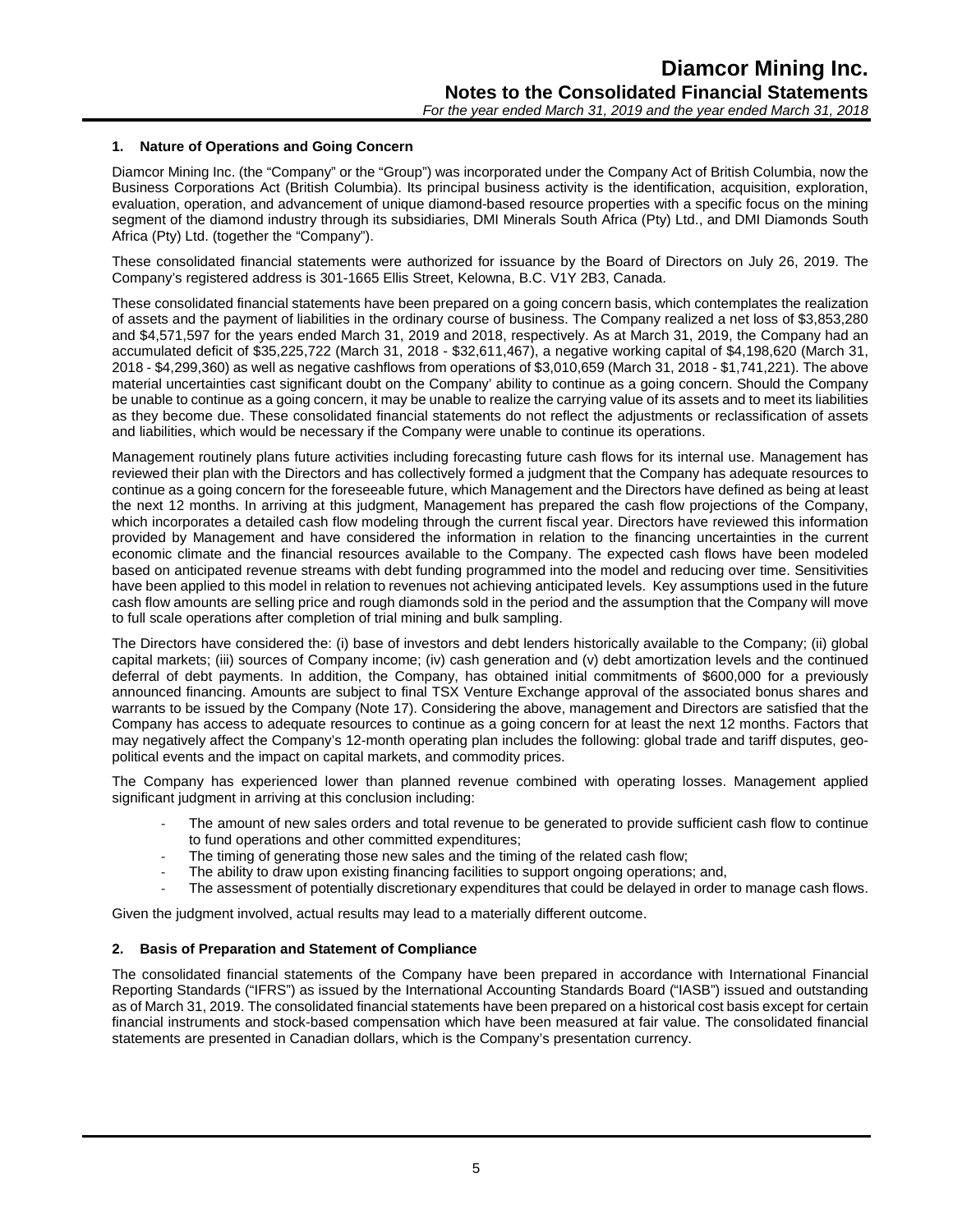# **2.1. Basis of consolidation**

The consolidated financial statements comprise the financial statements of the Company as at March 31, 2019. Subsidiaries are fully consolidated. The financial statements of the subsidiaries are prepared for the same reporting period as the Company, using consistent accounting policies. All intra-Company balances, transactions and unrealized gains and losses resulting from intra-Company transactions are eliminated in full. Where the ownership of a subsidiary is less than 100%, and therefore a non-controlling interest exists, any losses of that subsidiary are attributed to the non-controlling interest even if that results in a deficit balance.

Details of the Company's subsidiaries as at March 31, 2019 are as follows:

|                                      | <b>Place of</b> |                 |                   |                            |
|--------------------------------------|-----------------|-----------------|-------------------|----------------------------|
| <b>Name</b>                          | Incorporation   | <b>Interest</b> | <b>Operations</b> | <b>Functional Currency</b> |
| DMI Diamonds South Africa (Pty) Ltd. | South Africa    | 100%            | Active            | South African Rand         |
| DMI Minerals South Africa (Pty) Ltd. | South Africa    | 70%             | Active            | South African Rand         |

DMI Minerals South Africa (Pty) Ltd. is the only entity involved in the incidental recovery of rough diamonds as a result of ongoing commissioning and testing operations. DMI Diamonds South Africa (Pty) Ltd. was incorporated for the purpose of leasing mining and production equipment to DMI Minerals South Africa (Pty) Ltd.

#### **2.2 Significant accounting judgments, estimates and assumptions**

The preparation of the Company's consolidated financial statements in conformity with IFRS requires management to make judgments, estimates and assumptions that affect the reported amounts of assets, liabilities and contingent liabilities at the date of the consolidated financial statements and reported amounts of revenues and expenses during the reporting period. Estimates and assumptions are continuously evaluated and are based on Management's experience and other factors, including expectations of future events that are believed to be reasonable under the circumstances. However, actual outcomes can differ from these estimates. Information about significant areas of estimation uncertainty considered by Management in preparing the consolidated financial statements are described below.

#### **Production start date**

The Company assesses the stage of its mine under development to determine when the mine moves into the production phase, this being when the mine is substantially complete and ready for its intended use. The Company considers various relevant criteria to assess when the production phase is considered to have commenced. At this point, all related amounts are reclassified from 'Mines under construction' to 'Producing mines' under 'Property, plant and equipment'. Some of the criteria used to identify the production start date include, but are not limited to:

- Level of capital expenditure incurred compared with the original construction cost estimate:
- Ability to produce diamonds in saleable form, and:
- Ability to sustain ongoing production of diamonds.

When a mine development project moves into the production phase, the capitalization of certain mine development costs ceases and costs are either regarded as forming part of the cost of inventory or expensed, except for costs that qualify for capitalization relating to mining asset additions or improvements ,or mineable reserve development. It is also at this point that depletion commences.

# *Recovery of deferred tax assets*

Judgment is required in determining whether deferred tax assets are recognized on the consolidated statement of financial position. Deferred tax assets, including those arising from un-utilized tax losses, require management to assess the likelihood that the Company will generate taxable earnings in future periods, in order to utilize recognized deferred tax assets. Estimates of future taxable income are based on forecasted cash flows from operations and the application of existing tax laws in each jurisdiction. To the extent that future cash flows and taxable income differ significantly from estimates, the ability of the Company to realize the net deferred tax assets recorded at the reporting date could be impacted. Additionally, future changes in tax laws in the jurisdictions in which the Company operates could limit the ability of the Company to obtain tax deductions in future periods.

# *Mining property*

Title to mining properties involves certain inherent risks due to the difficulties of determining the validity of certain claims as well as the potential for problems arising from the frequently ambiguous conveyance history characteristic of many mining properties. The Company has diligently investigated rights of ownership of all the mineral concessions in which it has an interest and, to the best of its knowledge, all agreements relating to such ownership rights are in good standing. However, this should not be construed as a guarantee to title. The concessions may be subject to prior claims, agreements or transfers and rights of ownership may be affected by undetected defects.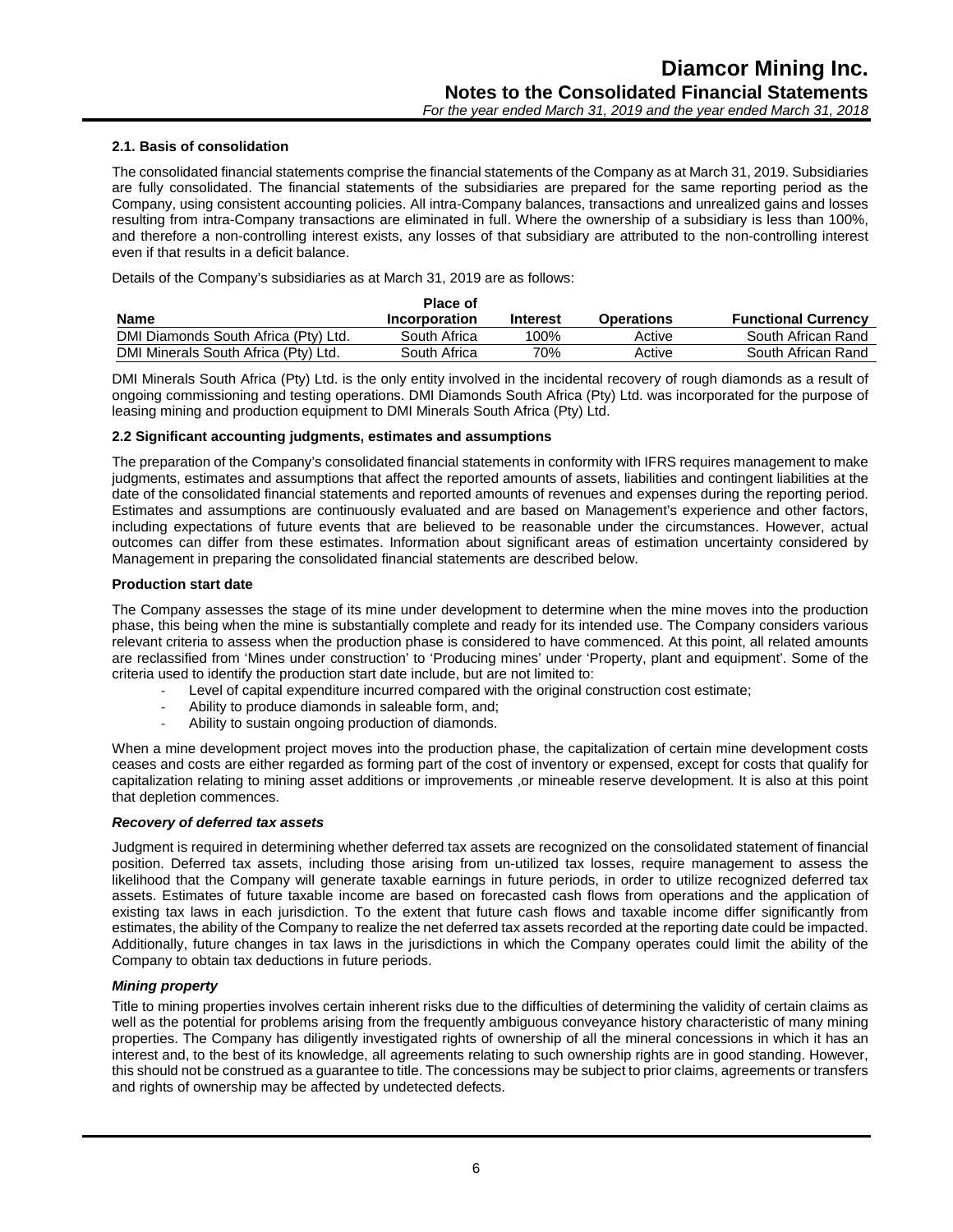# *Going concern*

The Company has experienced lower than planned revenue combined with operating losses. Management has assessed and concluded that the going concern assumption is appropriate for a period of at least twelve months following the end of the reporting period. Management applied significant judgment in arriving at this conclusion including:

- The amount of total revenue to be generated to provide sufficient cash flow to continue to fund operations and other committed expenditures;
- Ability to raise capital through private placements;
- The timing of generating those related cash flow;
- The ability to utilize existing financing facilities to support ongoing operations; and,
- The assessment of potentially discretionary expenditures that could be delayed in order to manage cash flows.

Given the judgment involved, actual results may lead to a materially different outcome.

# **Determination of cash generating units (CGU)**

The Company's assets are aggregated into CGUs for calculating impairment. CGUs are based on an assessment of the unit's ability to generate independent cash inflows. The determination of the Company's CGUs was based on management's judgment regarding shared infrastructure, geographical proximity and similar exposure to market risk and materiality. The Company has 1 CGU at March 31, 2019 (March 31, 2018 - 1 CGU).

# *Reserve and resource estimates*

Diamond reserves are estimates of the amount of diamonds that can be economically extracted from the Company's mining properties. The Company does not currently have any proven diamond reserves due to the nature and type of the resource. The Company has assigned inferred resources to the project based on information compiled by appropriately qualified persons relating to the geological data on the size, depth and shape of the ore body, and requires complex geological judgments to interpret the data. The estimation of resources is based upon factors such as estimates of foreign exchange rates, commodity prices, future capital requirements, and production costs along with geological assumptions and judgments made in estimating the size and grade of the ore body. Changes in the resource estimates may impact upon the carrying value of mine development cost, mine properties, property, plant and equipment, decommissioning liability, recognition of deferred tax assets, and depreciation charges.

# *Impairment of non-financial assets*

When an impairment test is performed on an asset or a cash generating unit ("CGU"), management estimates the recoverable amount of the asset or CGU based on its fair value less costs of disposal ("FVLCD") or its value in use ("VIU"). Impairment assessments require the use of estimates and assumptions such as long-term commodity prices (considering current and historical prices, price trends and related factors), discount rates, operating costs, future capital requirements, closure and rehabilitation costs, exploration potential, reserves and operating performance. These assumptions have a significant impact on the results of impairment tests and on the impairment charge (if required) recorded in the consolidated statements of loss and comprehensive loss.

# *Decommissioning liability*

In the determination of provisions, management is required to make a significant number of estimates and assumptions with respect to activities that will occur in the future including the ultimate amounts and timing of settlements, inflation factors, risk-free discount rates, and expected changes in legal, regulatory, environmental and political environments. A change in any one of the assumptions could impact estimated future obligations and in return, profit or loss, and in the case of the decommissioning liability, property, plant and equipment balances.

# **Useful life of property, plant and equipment**

Depreciation and amortization are calculated using a systematic and rational basis, which are based upon an estimate of each asset's useful life and residual value. The estimated useful life and residual value chosen are the Company' best estimate of such and are based on industry norms, historical experience, market conditions and other estimates that consider the period and distribution of future cash inflows.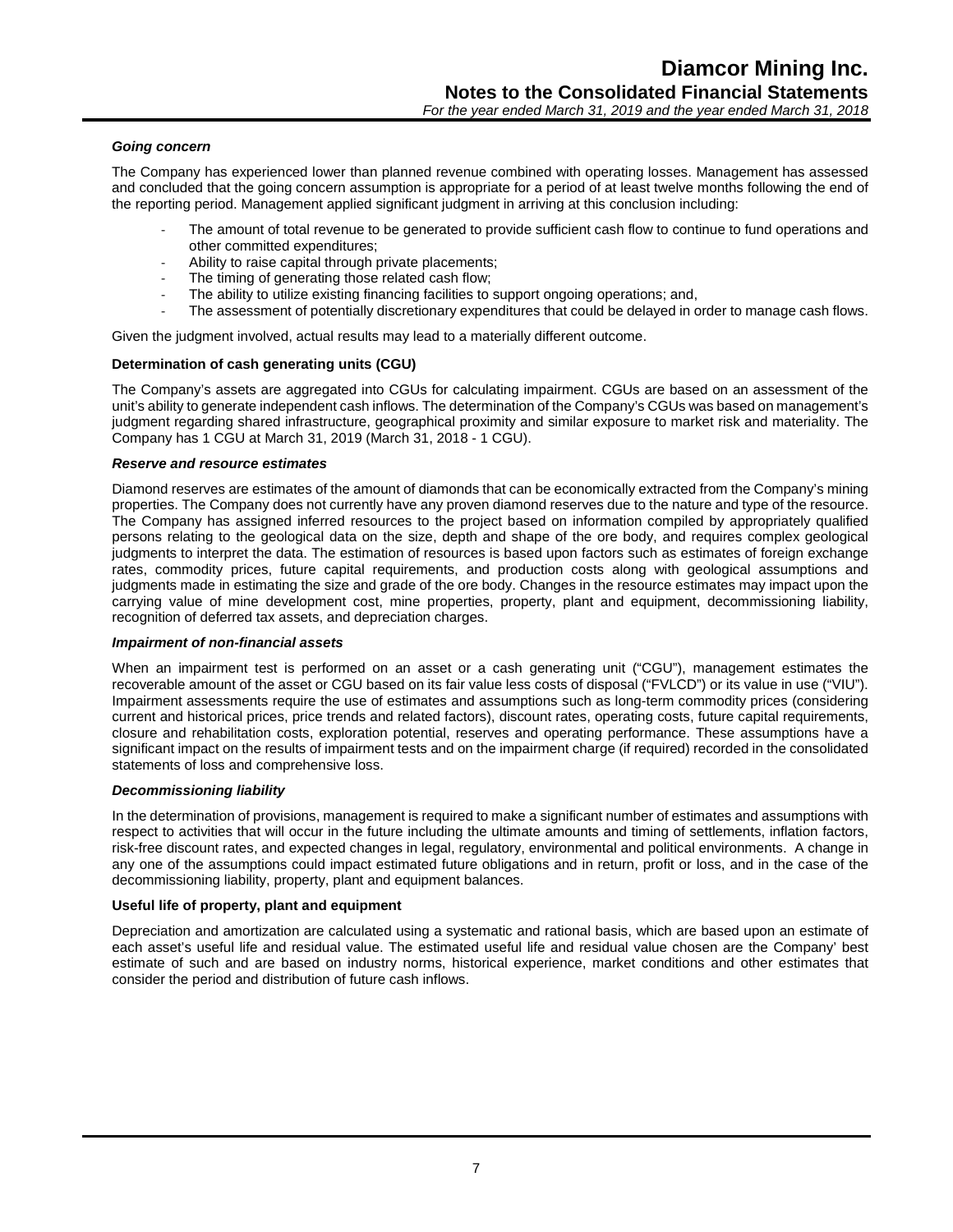#### **Non-cash stock-based compensation**

The Company measures the cost of non-cash stock-based compensation transactions with employees and warrants issued as part of an equity placement by reference to the fair value of the equity instruments. Estimating fair value for non-cash stock-based compensation transactions requires determining the most appropriate valuation model, which is dependent on the terms and conditions of the grant. This estimate also requires determining and making assumptions about the most appropriate inputs to the valuation model including the expected life, forfeiture rate, volatility and dividend yield of the share option. The Company measures the cost of non-cash stock-based compensation transactions with consultants by reference to the fair value of the services to be performed.

#### **Inventory**

Diamonds are physically weighted and valued at the lower of cost or net realizable value. Net realizable value tests are performed at each reporting date. Net realizable value is the estimated future sales price of the product the Company expects to realize when the product is processed and sold, less estimated costs to complete production and bring the product to sale. A regular review is undertaken to determine the extent of any provision for obsolescence.

#### **Provision for expected credit losses (ECLs) of accounts receivable**

The Company's accounts receivable is typically short-term in nature and the Company recognizes an amount equal to the lifetime already defined. The Company measures loss allowances based on historical experience and including forecasted economic conditions. The amount of ECLs is sensitive to changes in circumstances of forecast economic conditions.

# **2.3 Summary of significant accounting policies**

#### *Cash and cash equivalents*

Cash and cash equivalents in the consolidated statement of financial position comprise cash at banks and at hand and short-term deposits with an original maturity of three months or less.

#### *Inventory*

Rough diamonds are physically weighted and valued at the lower of cost or net realizable value. Net realizable value tests are performed at each reporting date. Net realizable value is the estimated future sales price of the product the entity expects to realise when the product is processed and sold, less estimated costs to complete production and bring the product to sale. A regular review is undertaken to determine the extent of any provision for obsolescence. At March 31, 2019, there was \$615,929 (March 31, 2018 - \$196,096) in rough diamond inventory.

#### *Mine development costs*

Exploration and evaluation activities involve the search for minerals, the determination of technical feasibility, and the assessment of commercial viability of an identified resource.

Exploration and evaluation costs incurred prior to obtaining licenses are expensed in the period in which they are incurred. Once the legal right to explore has been acquired, exploration and evaluation costs incurred are capitalized. Acquisition costs incurred in connection with the terms of option agreements are capitalized. All capitalized exploration and evaluation costs are recorded at acquisition cost and are monitored for indications of impairment. Where there are indications of a potential impairment, an assessment is performed for recoverability. Capitalized costs are charged to the consolidated statements of loss and comprehensive loss to the extent that they are not expected to be recovered.

Once the technical feasibility and commercial viability of the extraction of mineral resources in an area of interest are demonstrable, exploration and evaluation assets are tested for impairment and transferred to "Mines under construction". There is no depreciation during the exploration and evaluation phase.

Recoverability of the carrying amount of any exploration and evaluation assets is dependent on successful development and commercial exploitation, or alternatively, sale of the respective areas of interest.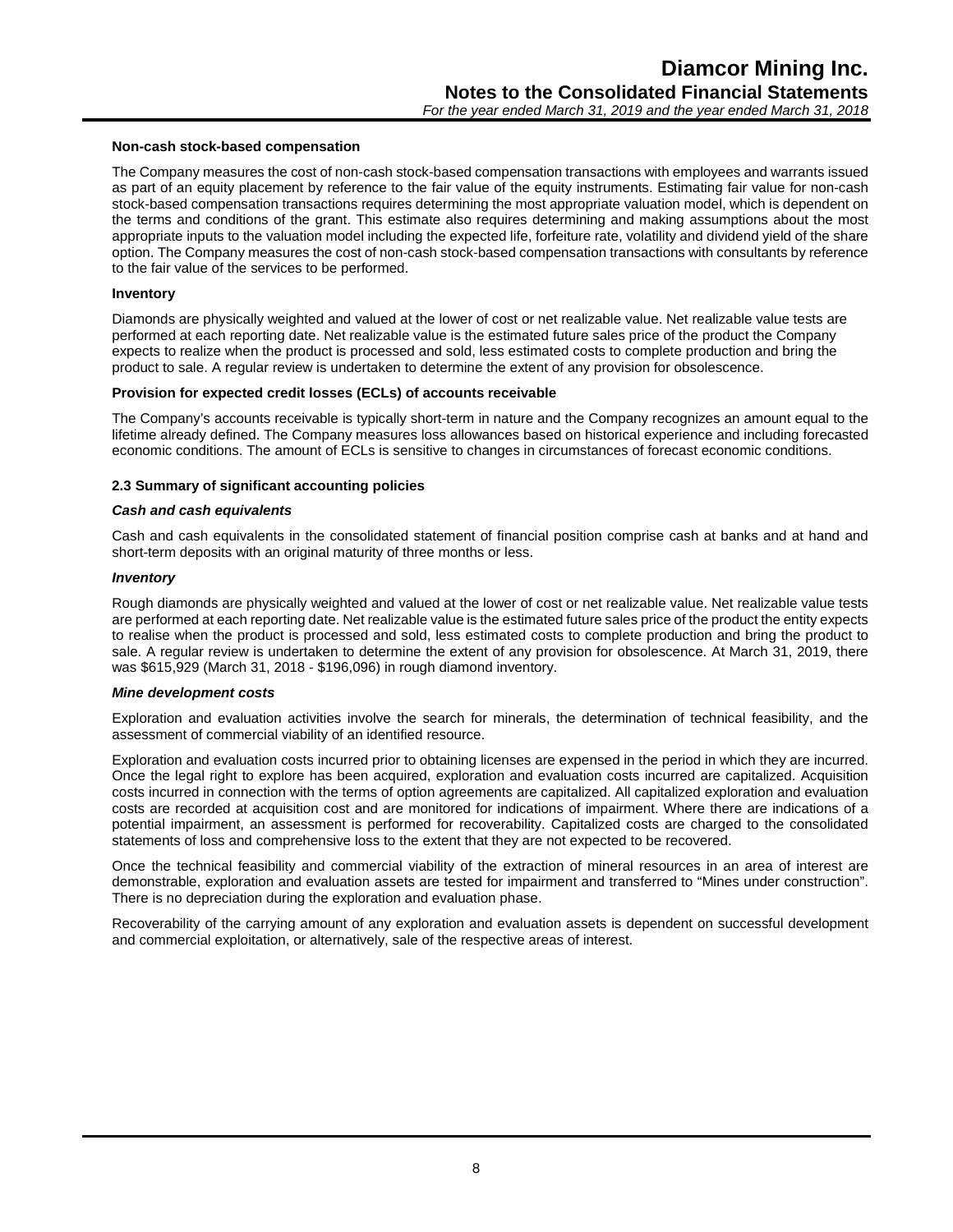# *Property, plant and equipment*

Items of property, plant and equipment are stated at cost, less accumulated depreciation and accumulated impairment losses. The initial cost of an asset comprises its purchase price or construction cost, any costs directly attributable to bringing the asset into operation, the initial estimate of the decommissioning liability, and for qualifying assets, borrowing costs. The purchase price or construction cost is the aggregate amount paid and the fair value of any other consideration given to acquire the asset. When a mine construction project moves into the production stage, the capitalization of certain mine construction costs ceases, and costs are either regarded as part of the cost of inventory or expensed, except for costs which qualify for capitalization relating to mining asset additions or improvements or mineable reserve development.

Accumulated mine development costs will be depleted on a unit-of-production basis over the economically recoverable reserves of the mine, except in the case of assets whose useful life is shorter than the life of the mine, in which case the straight-line method is applied based on the life of the asset. Rights and concessions are depleted on the unit-of-production basis over the total reserves of the relevant area. The unit-of-production rate for the depletion of mine development costs considers expenditures incurred to date, together with sanctioned future development expenditures.

Other plant and equipment such as mobile mine equipment are generally depreciated over their estimated useful lives as follows:

|        | Office equipment       | 15-20% declining balance |
|--------|------------------------|--------------------------|
|        | Computers              | 15-45% declining balance |
| $\sim$ | Motor vehicles         | 4 year straight-line     |
|        | Plant and equipment    | 7 year straight-line     |
|        | Leasehold improvements | 4 year straight-line     |

An item of property, plant and equipment and any significant part initially recognized is derecognized upon disposal or when no future economic benefits are expected from its use or disposal. Any gain or loss arising on derecognition of the asset (calculated as the difference between the net disposal proceeds and the carrying amount of the asset) is included in profit or loss when the asset is derecognized. The asset's residual values, useful lives and methods of depreciation are reviewed at each reporting period and adjusted prospectively if appropriate.

#### *Impairment of non-financial assets*

The carrying amounts of financial assets are reviewed for impairment whenever facts and circumstances suggest that the carrying amounts may not be recoverable. If there are indicators of impairment, the recoverable amount of the asset is estimated in order to determine the extent of any impairment. The recoverable amount of an asset is determined as the higher of its fair value less costs of disposal and its value in use. An impairment loss exists if the asset's carrying amount exceeds the recoverable amount and is recorded as an expense immediately. Where the asset does not generate cash inflows that are independent from other assets, the recoverable amount of the CGU to which the asset belongs is determined.

Value in use is determined as the present value of the future cash flows expected to be derived from an asset or CGU. The estimated future cash flows are discounted to their present value using a pre-tax discount rate that reflects current market assessments of the time value of money and the risks specific to the asset for which estimates of future cash flows have not been adjusted. Fair value is the price that would be received to sell an asset or paid to transfer a liability in an orderly transaction between market participants at the measurement date. For mining assets, fair value less costs of disposal are often estimated using a discounted cash flow approach as a fair value from an active market or when a binding sale agreement is not readily available. Estimated future cash flows are calculated using estimated future prices, mineral reserves and resources, operating and capital costs. All assumptions used are those that an independent market participant would consider appropriate.

Tangible assets that have been impaired in prior periods are tested for possible reversal of impairment whenever events or changes in circumstances indicate that the impairment has reversed. If the impairment has reversed, the carrying amount of the asset is increased to its recoverable amount but not beyond the carrying amount that would have been determined had no impairment loss been recognized for the asset in the prior periods. A reversal of an impairment loss is recognized in the consolidated statements of loss and comprehensive loss immediately.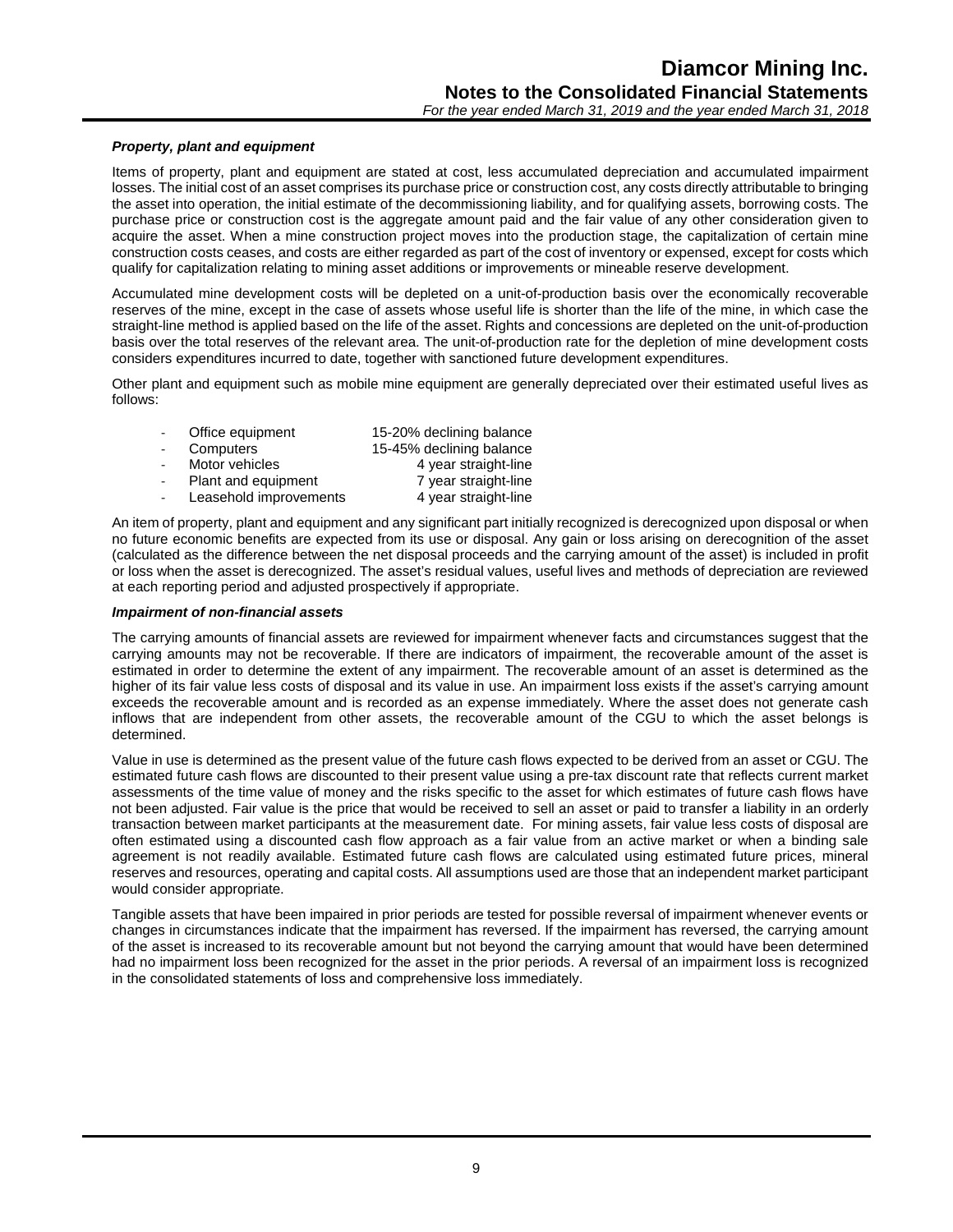# **Stripping costs**

Mining costs associated with stripping activities in an open pit mine are expensed unless the stripping activity can be shown to represent a betterment to the mineral property, in which case the stripping costs would be capitalized and included in deferred mineral property costs within mining assets. IFRIC 20, Stripping costs in the production phase of a surface mine ("IFRIC 20"), specifies the accounting for costs associated with waste removal (stripping) during the production phase of a surface mine. When the benefit from the stripping activity is realized in the current period, the stripping costs are accounted for as the cost of inventory. When the benefit is the improved access to ore in future periods, the costs are recognized as a mineral property asset, if improved access to the ore body is probable, the component of the ore body can be accurately identified, and the cost associated with improving the access can be reliably measured. If these conditions are not met, the costs are expensed to the consolidated statement of loss and comprehensive loss as incurred. After initial recognition, the stripping activity asset is depreciated on a systematic basis (unit-of-production method) over the expected useful life of the identified component of the ore body that becomes more accessible because of the stripping activity.

# **Major maintenance and repairs**

Expenditure on major maintenance refits or repairs comprises the cost of replacement assets or parts of assets and overhaul costs. When an asset, or part of an asset that was separately depreciated, is replaced and it is probable that future economic benefits associated with the new asset will flow to the Company through an extended life, the expenditure is capitalized. The unamortized value of the existing asset or part of the existing asset that is being replaced is expensed. Where part of the existing asset was not separately considered as a component, the replacement value is used to estimate the carrying amount of the replaced asset, which is immediately written off. All other day-to-day maintenance costs are expensed as incurred.

#### **Operating leases**

Minimum rent payments under operating leases, including any rent-free periods and/or construction allowances, are recognized on a straight-line basis over the term of the lease and included in the consolidated statements of loss and comprehensive loss.

#### *Decommissioning liability*

The Company assesses its decommissioning liability each reporting period. Significant estimates and assumptions are made in determining the provision for mine rehabilitation as there are numerous factors that will affect the ultimate liability payable. These factors include estimates of the extent and costs of rehabilitation activities, technological changes, regulatory changes, and cost. These uncertainties may result in future actual expenditure differing from the amounts currently provided. The provision at reporting date represents management's best estimate of the present value of the future rehabilitation costs required. Changes to estimated future costs are recognized in the consolidated statement of financial position by either increasing or decreasing the rehabilitation liability and rehabilitation asset if the initial estimate was originally recognized as part of an asset measured in accordance with IAS 16 *Property, Plant and Equipment* ("IAS 16"). Any reduction in the rehabilitation liability and therefore any deduction from the rehabilitation asset may not exceed the carrying amount of that asset. If it does, any excess over the carrying value is taken immediately to profit or loss. If the change in estimate results in an increase in the rehabilitation liability and therefore an addition to the carrying value of the asset, the entity is required to consider whether this is an indication of impairment of the asset as a whole and test for impairment in accordance with IAS 36 *Impairment of Assets ("IAS 36")*.

# *Foreign currency translation*

The consolidated financial statements are presented in Canadian dollars, which is the parents' functional currency. Transactions in foreign currencies are initially recorded in the functional currency, at the respective functional currency rates prevailing at the date of the transaction. Monetary assets and liabilities denominated in foreign currencies are retranslated at the spot rate of exchange ruling at the reporting date. All differences are taken to profit or loss. Non-monetary items that are measured in terms of historical cost in a foreign currency are translated using the exchange rate as at the date of the initial transaction.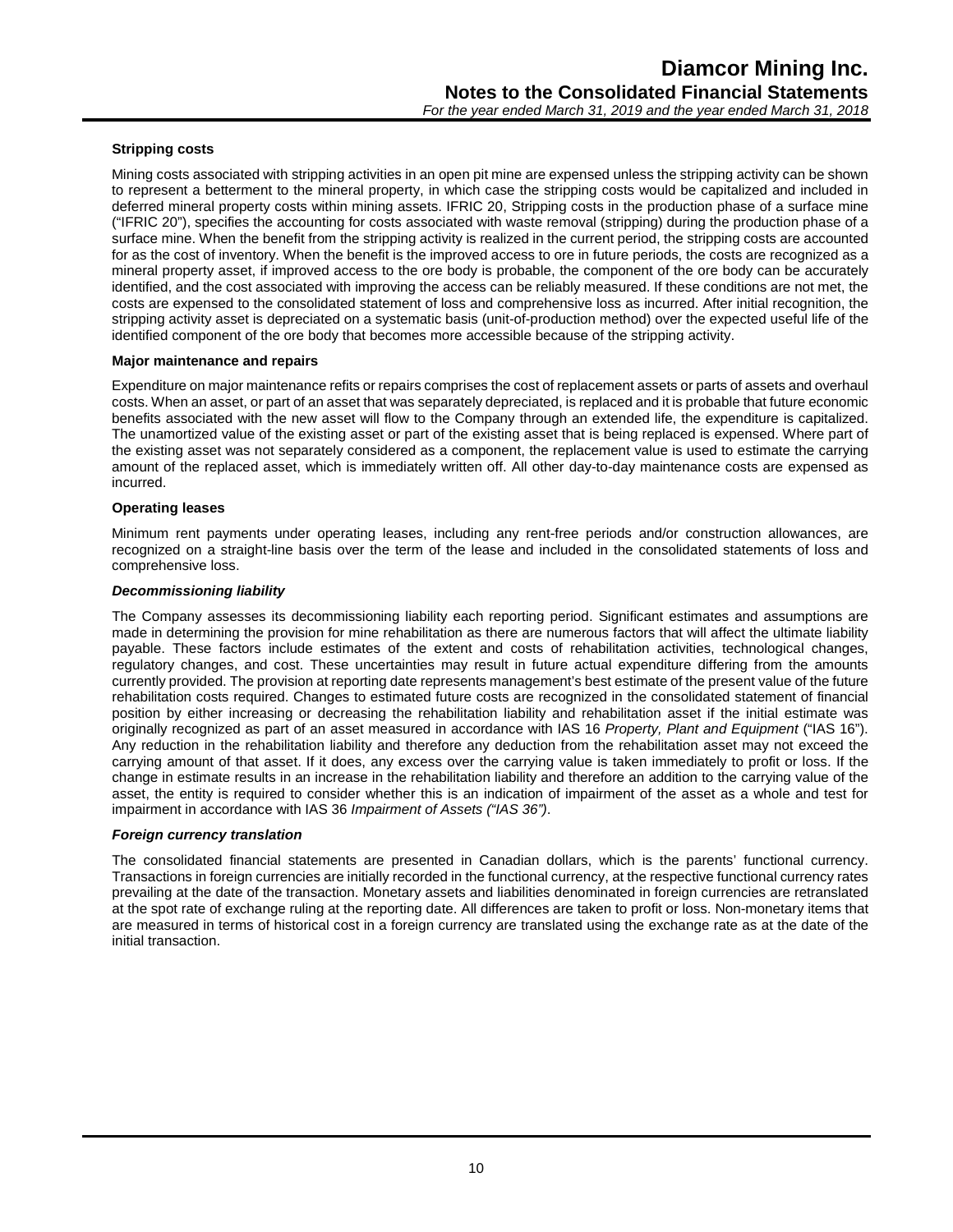The financial results of Company entities that have a functional currency different from the presentation currency are translated into the presentation currency. The functional currency of all the subsidiaries is the South African Rand. All assets and liabilities, including fair value adjustments are translated into the presentation currency at the rate of exchange ruling at the reporting date. Income and expenditure transactions of foreign operations are translated at the average rate of exchange for the year except for significant individual transactions which are translated at the rate of exchange in effect at the transaction date. Differences arising on translation from the reporting date are recognized in accumulated other comprehensive loss.

When the settlement of a monetary item receivable from or payable to a foreign operation is neither planned nor likely in the foreseeable future, foreign exchange gains or losses arising from such a monetary item are considered to form part of the net investment in a foreign operation and are recognized in accumulated other comprehensive loss. On disposal of part or all of the operations, the proportionate share of the related cumulative gains or losses previously recognized in other comprehensive loss is allocated to the consolidated statement of loss and comprehensive loss.

#### *IFRS 9 Financial Instruments ("IFRS 9")*

The Company has applied IFRS 9 retrospectively, with the initial application date of April 1, 2018. There were no impacts on the comparative balances other than a change in classification of certain financial instruments.

#### Classification

The Company classifies its financial assets and financial liabilities in the following measurement categories: (i) those to be measured subsequently at fair value through profit or loss ("FVTPL"); (ii) those to be measured subsequently at fair value through other comprehensive income ("FVOCI"); and (iii) those to be measured at amortized cost. The classification of financial assets depends on the business model for managing the financial assets and whether the contractual cash flows represent solely payments of principal and interest ("SPPI"). Financial liabilities are classified as those to be measured at amortized cost unless they are designated as those to be measured subsequently at FVTPL (irrevocable election at the time of recognition). For assets and liabilities measured at fair value, gains or losses are either recorded in the consolidated statements of loss and other comprehensive loss.

The Company reclassifies financial assets when and only when its business model for managing those assets changes. Financial liabilities are not reclassified.

#### Measurement

All financial instruments are required to be measured at fair value on initial recognition, plus, in the case of a financial asset or financial liability not at FVTPL, transaction costs that are directly attributable to the acquisition or issuance of the financial asset or financial liability. Transaction costs of financial assets and financial liabilities carried at FVTPL are expensed in the consolidated statement of loss and comprehensive loss. Financial assets and financial liabilities with embedded derivatives are considered in their entirety when determining whether their cash flows are solely payment of principal and interest.

Financial assets that are held within a business model whose objective is to collect the contractual cash flows, and that have contractual cash flows that are solely payments of principal and interest on the principal outstanding are generally measured at amortized cost at the end of the subsequent accounting periods. All other financial assets including equity investments are measured at their fair values at the end of subsequent accounting periods, with any changes taken through profit or loss or other comprehensive income (irrevocable election at the time of recognition). For financial liabilities measured subsequently at FVTPL, changes in fair value due to credit risk are recorded in other comprehensive income.

The following table summarizes the classification categories for the Company' financial assets and liabilities under the superseded IAS 39 standards the newly adopted IFRS 9:

| Financial instrument                             | New classification under IFRS 9  | Previous classification under IAS 39                       |
|--------------------------------------------------|----------------------------------|------------------------------------------------------------|
| Financial asset:                                 |                                  |                                                            |
| Cash and cash equivalents<br>Accounts receivable | <b>FVTPL</b><br>Amortized cost   | <b>FVTPL</b><br>Loans and receivables                      |
| Financial liabilities:<br>Accounts payable       | Amortized cost                   | Other financial liabilities                                |
| Long term debt<br>Due to Nozala Investments      | Amortized cost<br>Amortized cost | Other financial liabilities<br>Other financial liabilities |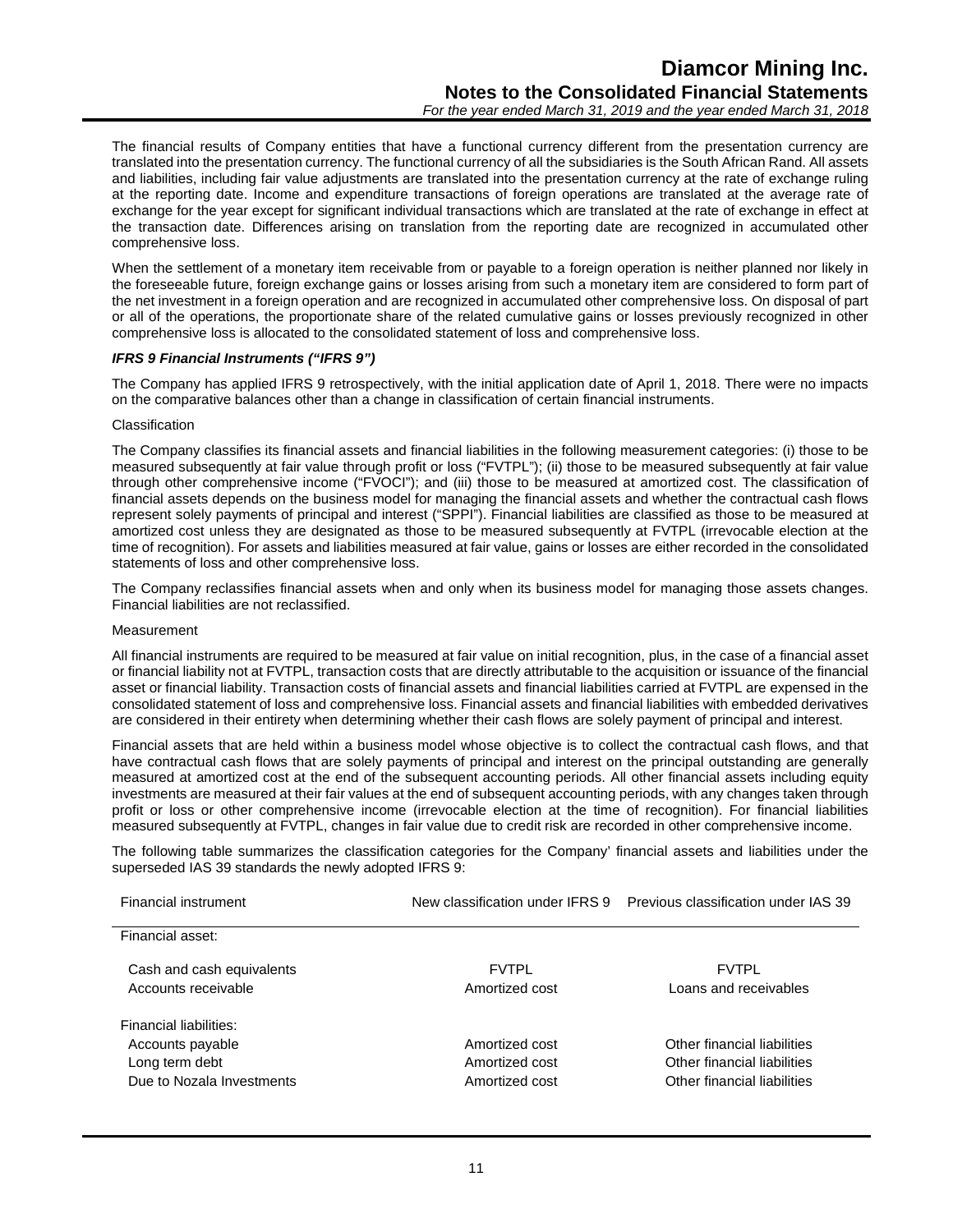# Impairment

IFRS 9 also introduces a new model for the measurement of impairment of financial assets based on expected credit losses which replaces the incurred losses impairment model previously applied. The Company accounts receivable are subject to the ECL model under IFRS 9. For accounts receivable, the Company apples the simplified approach to providing for expected losses prescribed by IFRS 9, which requires the use of the lifetime expected loss provision for all accounts receivable. In estimating the expected lifetime expected loss provision, the Company considers historical Company and industry default rates as well as credit ratings of major customers. As all of the Company' accounts receivables which the Company measures at amortized cost are short term (i.e., less than 12 months) and the Company' credit rating and risk management policies in place, the change to a forward-looking ECL approach did not have a material impact on the amounts recognized in the consolidated financial statements.

# *Equity instruments*

An equity instrument is any contract that evidences a residual interest in the assets of an entity after deducting all its liabilities. Equity instruments issued by the Company are recorded at the proceeds received, net of direct issue costs.

# *Taxation*

# *Income taxes*

Income tax expense comprises current income tax and deferred tax. Income tax is recognized in the consolidated statement of loss and comprehensive loss, except to the extent it relates to items recognized in other comprehensive loss or directly in equity.

# *Current income tax*

Current income tax expense is based on the results for the period as adjusted for items that are not taxable or not deductible. Current income tax is calculated using tax rates and laws that were enacted or substantively enacted at the end of the reporting period. Management periodically evaluates positions taken in tax returns with respect to situations in which applicable tax regulation is subject to interpretation. Provisions are established where appropriate on the basis of amounts expected to be paid to the tax authorities.

# *Deferred tax*

Deferred tax is recognized, using the liability method, on temporary differences arising between the tax bases of assets and liabilities and their carrying amounts in the consolidated statement of financial position. Deferred tax is calculated using tax rates and laws that have been enacted or substantively enacted at the end of the reporting period, and which are expected to apply when the related deferred tax asset is realized, or the deferred tax liability is settled.

# *Deferred tax liabilities:*

- are generally recognized for all taxable temporary differences;
- are recognized for taxable temporary differences arising on investments in subsidiaries except where the reversal of the temporary difference can be controlled, and it is probable that the difference will not reverse in the foreseeable future; and,
- are not recognized on temporary differences that arise from goodwill which is not deductible for tax purposes.

# *Deferred tax assets:*

- are recognized to the extent it is probable that taxable profits will be available against which the deductible temporary differences can be utilized; and,
- are reviewed at the end of the reporting period and reduced to the extent that it is no longer probable that sufficient taxable profits will be available to allow all or part of the asset to be recovered.

# *Non-controlling interest*

Non-controlling interest in the Company less than wholly owned subsidiaries are classified as a separate component of equity. On initial recognition, non-controlling interests are measured at their proportionate share of the acquisition date fair value of identifiable net assets of the related subsidiary acquired by the Company. Subsequent to the acquisition date, adjustments are made to the carrying amount of non-controlling interests for the non-controlling interests' share of the changes to the subsidiary's equity. Adjustments to recognize the non-controlling interests' share of changes to the subsidiary's equity are made even if this results in the non-controlling interest having a deficit balance.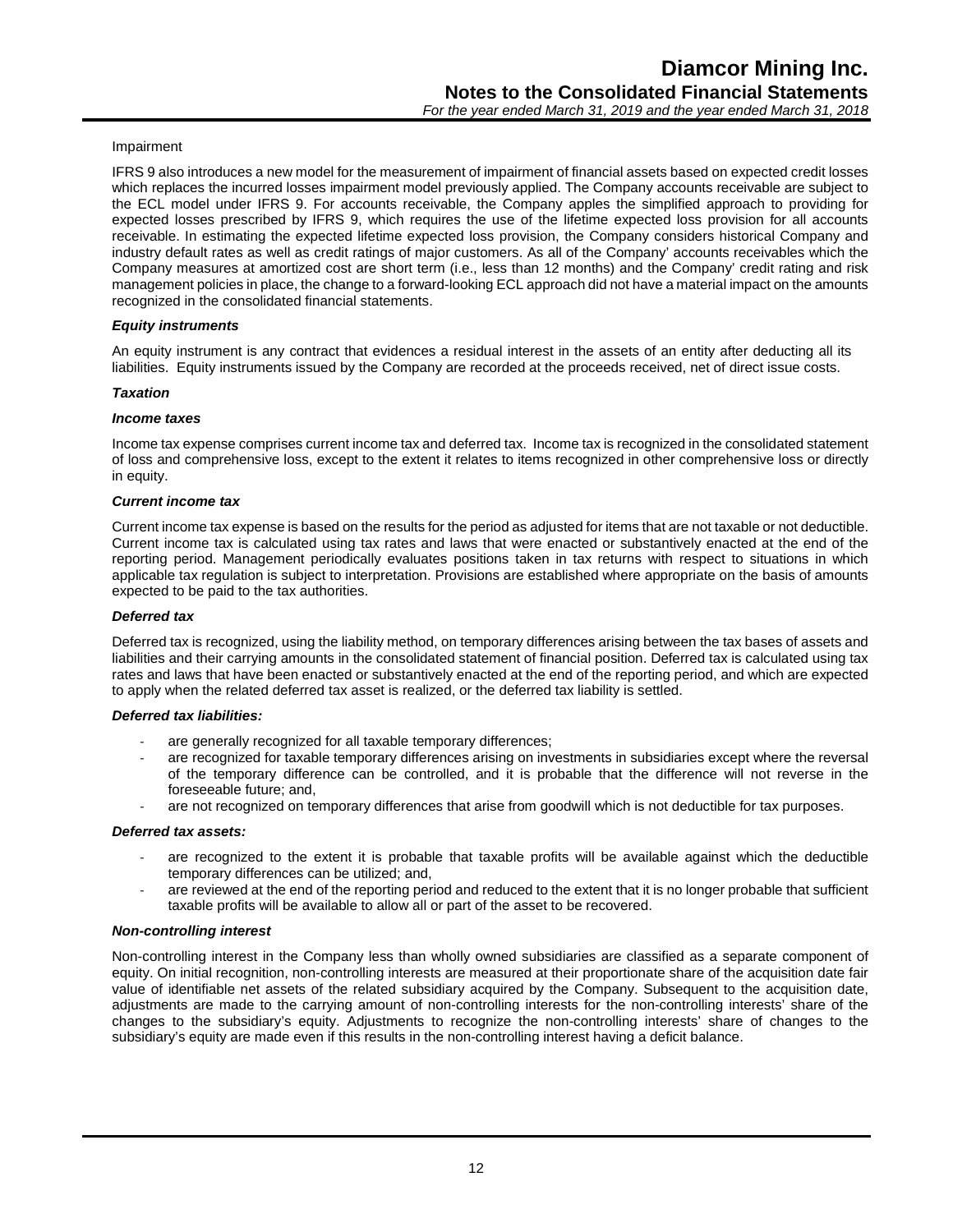## *Revenue recognition*

During 2019, the Company adopted IFRS 15 Revenue from Contracts with Customers ("IFRS 15") in accordance with the transitional provisions of each standard as outlined below.

The Company adopted IFRS 15 on a modified retrospective basis effective April 1, 2018. The standard supersedes IAS 18 Revenue, IAS 11 Construction Contracts and related interpretations. The Company has reviewed its sources of revenue and major contacts with customers using the guidance found in IFRS 15 and determined that there are no material changes to the timing and measurements of the Company's revenue, as compared to the provisions of the previous standards. Therefore, no adjustments to deficit were required upon adoption of IFRS 15. The Company did not apply any of the available optional transition practical expedients.

IFRS 15 sets out a five-step model for revenue recognition. The core principal is that revenue should be recognized to depict the transfer of control of goods and services to customers in an amount that reflects the consideration that the Company expects to be entitled for those goods and services.

The Company principally generates revenue from the sale of diamonds (the "Product") pursuant to contractual arrangements with its customers. This revenue is recognized when control or title of the Product is transferred from the Company and collection is reasonably assured in accordance with specified contract terms. All revenue is generally earned at a point in time and is based on the consideration that the Company expects to receive for the transfer of the Product to the customer.

Revenue is measured based on the consideration specified in a contract with its customers. Payment terms with customers are generally 30 days from the date of the invoice. The Company generally does not have any sales contracts where the period between the transfer of the Product to the customer and payment by the customer exceeds one year. As a result, the Company does not adjust its revenue transactions for the time value of money.

All of trade receivables were generated from contracts with customers.

#### *Share-based compensation*

The Company uses the fair value method of accounting for all share-based compensation, including options granted under the Company's incentive stock option plan. Compensation expense for options granted is determined based on the estimated fair values of the stock options at the time of grant and the fair value of stock options is determined on their grant date using a Black-Scholes valuation model, the cost of which is recognized over the vesting periods of the respective options. When option awards vest in instalments over the vesting period, each instalment is accounted for as a separate arrangement. Forfeitures are estimated throughout the vesting period based on experience and future expectations and adjusted upon actual option vesting.

Share-based compensation expense is recorded as a charge to operations with a corresponding credit to contributed surplus. Consideration paid for shares on the exercise of options is credited to share capital, amounts previously allocated to contributed surplus are also credited to share capital. If vested options expire, previously recognized compensation expense associated with such stock options is not reversed.

The Company has adopted the pro-rata basis method for the measurement of shares and warrants issued as private placement units. The pro-rata basis method requires that gross proceeds and related share issuance costs be allocated to the common shares and the warrants based on the relative fair value of the component. The fair value of the common share is based on the closing price on the closing date of the transaction and the fair value of the warrant is determined using the Black-Scholes Option Pricing Model. The fair value attributed to the warrant is recorded as warrant equity. If the warrant is exercised, the value attributed to the warrant is transferred to share capital. If the warrant expires unexercised, the value is reclassified to contributed surplus within equity. Warrants, issued as part of private placement units, that have their term of expiries extended, are not subsequently revalued. The Company may modify the terms of warrants originally granted. When modifications exist, the Company will maintain the original fair value of the warrant.

#### *Loss per share*

Basic loss per share is calculated by dividing the loss attributable to ordinary equity holders after adjusting for non-controlling interests (the numerator) by the weighted average number of ordinary shares outstanding (the denominator) during the period. The denominator (number of units) is calculated by adjusting the shares in issue at the beginning of the period by the number of shares bought back or issued during the period, multiplied by a time-weighting factor.

Diluted loss per share is calculated by adjusting the loss and number of shares for the effects of dilutive options and other dilutive potential units. The effects of anti-dilutive potential units are ignored in calculating diluted loss per share. All stock options and warrants are considered anti-dilutive when the Company is in a net loss position.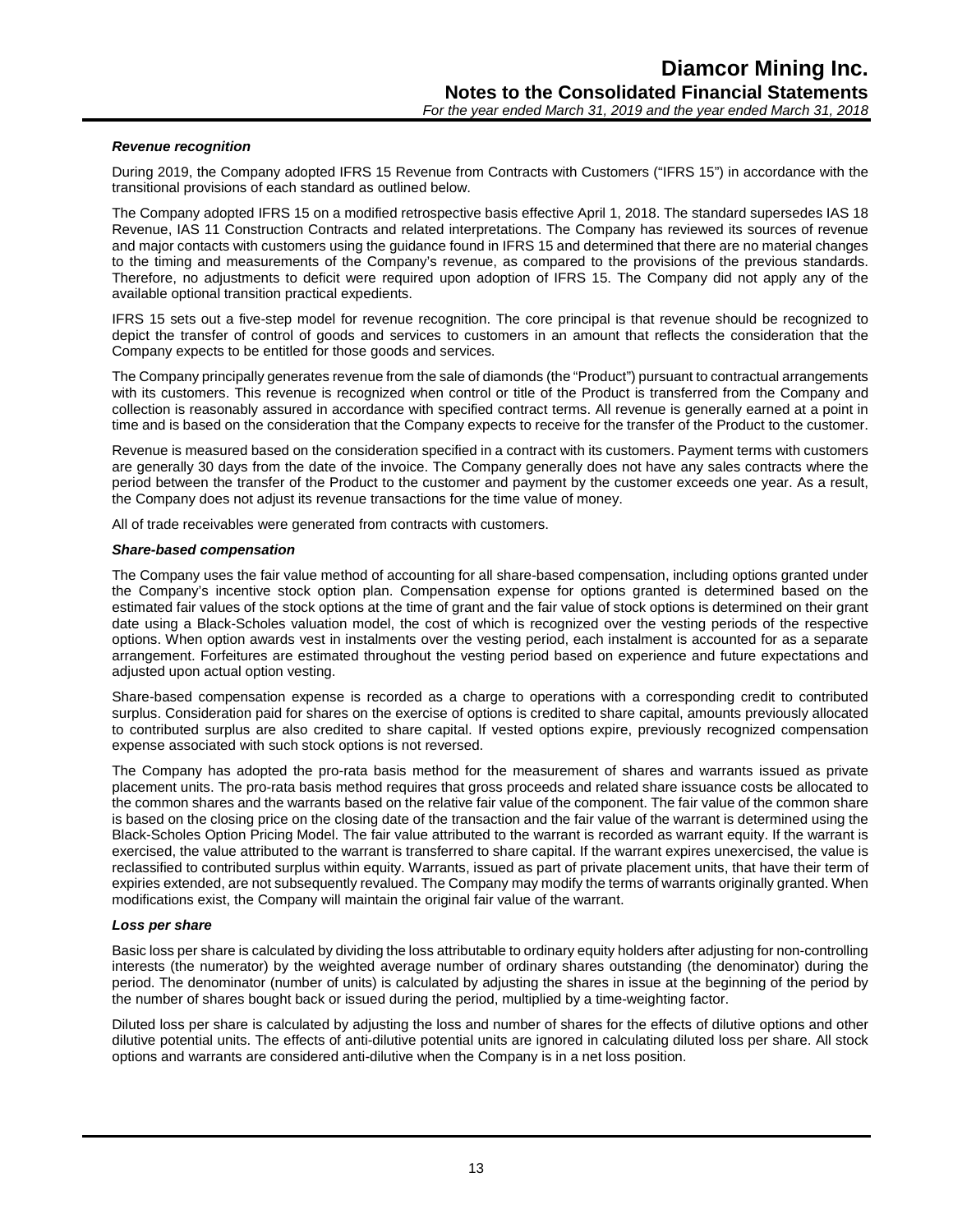#### **New and amended accounting standards**

Certain new standards, interpretations, amendments and improvements to existing standards were issued by the IASB or IFRS Interpretation Committee. The Company intends to adopt those standards when they become effective. The Company has yet to assess the full impact of these standards.

In January 2016, the IASB issued IFRS 16, Leases ("IFRS 16"), which replaces IAS 17, Leases and its associated interpretative guidance. IFRS 16 applies a control model to the identification of leases, distinguishing between a lease and a services contract based on whether the customer controls the assets being leased. For those assets determined to meet the definition of a lease, IFRS 16 introduces significant changes to the accounting by lessees, introducing a single, onbalance sheet accounting model that is similar to current finance lease accounting, with limited exceptions for short-term leases or leases of low value assets. Lessor accounting remains similar to current accounting practice. The standard is effective for annual periods beginning on or after January 1, 2019, with early application permitted for entities that have also adopted IFRS 15. The Company has not yet assessed the impact of the final standard.

#### **3. Property, Plant and Equipment**

|                                 | Plant and   | Motor     | Office    |           |            |               |  |
|---------------------------------|-------------|-----------|-----------|-----------|------------|---------------|--|
|                                 | Equipment   | Vehicles  | Equipment | Computers | Leaseholds | <b>Total</b>  |  |
| Cost                            | \$          | \$        | \$        | \$        | \$         | \$            |  |
| Balance, March 31, 2017         | 12,383,844  | 244,216   | 97,617    | 69,216    | 33,090     | 12,827,983    |  |
| Additions                       | 345,462     |           | 418       |           |            | 345,880       |  |
| Decommissioning liability       | (39, 388)   |           |           |           |            | (39, 388)     |  |
| <b>Disposals</b>                | (3,723)     |           |           |           |            | (3,723)       |  |
| <b>Translation adjustments</b>  | 1,235,676   | 23,600    | 6,371     | 1,274     |            | 1,266,921     |  |
| Balance, March 31, 2018         | 13,921,871  | 267,816   | 104,406   | 70,490    | 33,090     | 14,397,673    |  |
| <b>Additions</b>                | 39,683      |           |           | 1,000     |            | 40,683        |  |
| Decommissioning liability       | 207,599     |           |           |           |            | 207,599       |  |
| <b>Translation adjustments</b>  | (2,058,344) | (40, 210) | (10, 918) | (2,200)   |            | (2, 111, 672) |  |
| Balance, March 31, 2019         | 12,110,809  | 227,606   | 93,488    | 69,290    | 33,090     | 12,534,283    |  |
| <b>Accumulated Depreciation</b> |             |           |           |           |            |               |  |
| Balance, March 31, 2017         | 3,122,507   | 151,931   | 55,350    | 59,829    | 33,090     | 3,422,707     |  |
| Depreciation                    | 1,304,583   | 35,082    | 6,023     | 1,461     |            | 1,347,149     |  |
| Disposals                       | (3, 165)    |           |           |           |            | (3, 165)      |  |
| <b>Translation adjustments</b>  | 430,698     | 18,150    | 3,086     | 601       |            | 452,535       |  |
| Balance, March 31, 2018         | 4,854,623   | 205,163   | 64,459    | 61,891    | 33,090     | 5,219,226     |  |
| Depreciation                    | 1,088,278   | 33,641    | 4,947     | 1,065     |            | 1,127,931     |  |
| <b>Translation adjustments</b>  | (766,021)   | (31,952)  | (5, 394)  | (1,068)   |            | (804, 435)    |  |
| Balance, March 31, 2019         | 5,176,880   | 206,852   | 64,012    | 61,888    | 33,090     | 5,542,722     |  |
| Net book value, March 31, 2018  | 9,067,248   | 62,653    | 39,947    | 8,599     | ۰          | 9,178,447     |  |
| Net book value, March 31, 2019  | 6,933,929   | 20,754    | 29,476    | 7,402     | ۰          | 6,991,561     |  |

\$3,677,535 (March 31, 2018 - \$4,045,433) included in the carrying amount of Plant and Equipment relates to mines under construction. This amount is not subject to depletion as at March 31, 2019.

As a result of negative cash-flow from operations, the Company tested its CGU for impairment at March 31, 2019. The recoverable amount of the CGU was based on their estimated value in use using a pre-tax discount rate of 18%. The estimated cash flows were based on 4 year cash-flow forecast. As at March 31, 2019, the property, plant and equipment were not impaired.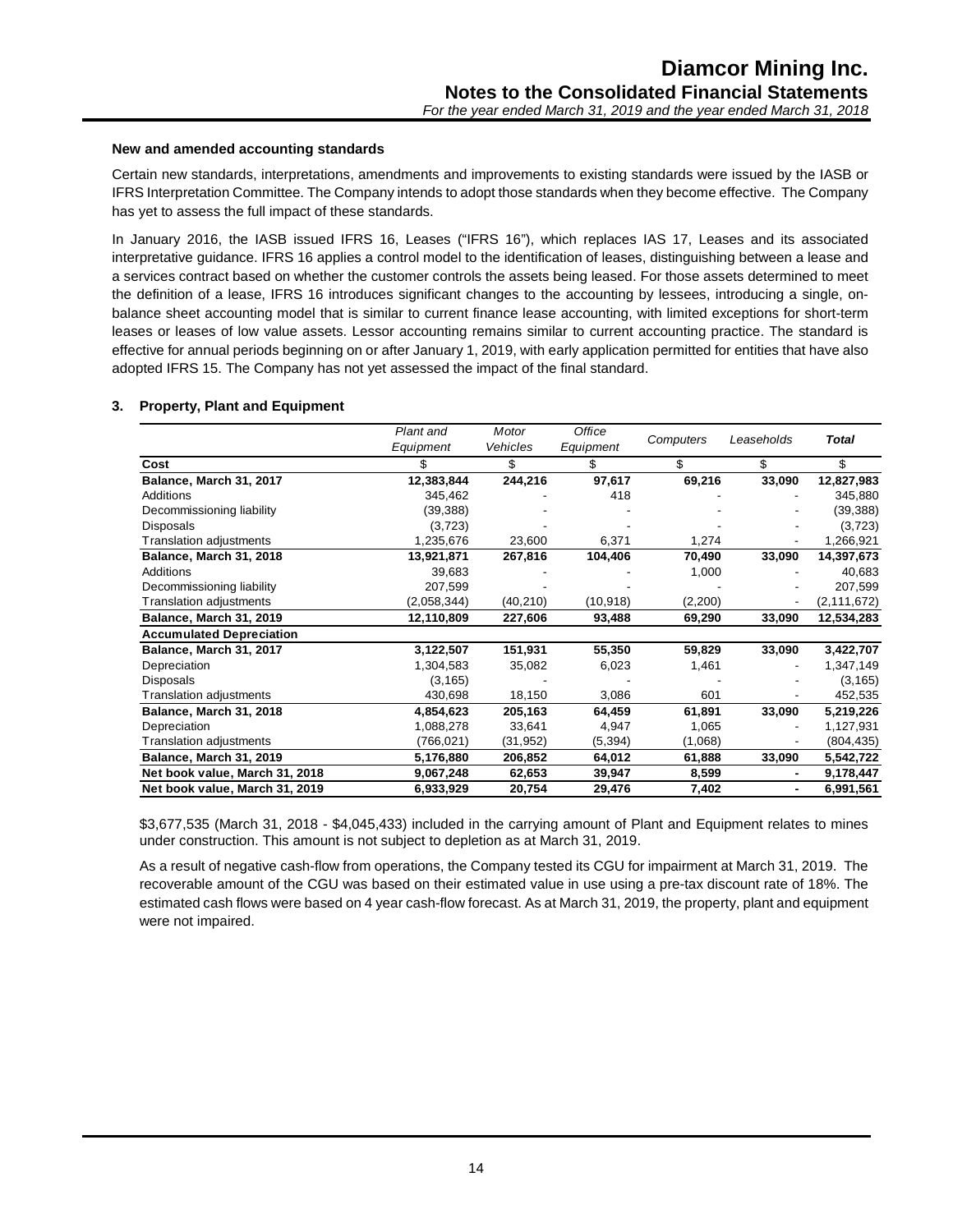# **4. Long-Term Debt and Due to Nozala Investments**

# *Long-term debt*

Long-term debt consists of the following:

|                                       |                      | March 31,   | March 31,     |
|---------------------------------------|----------------------|-------------|---------------|
|                                       | <b>Maturity Date</b> | 2019        | 2018          |
| Term loan 2 (b)                       | June 20, 2019        | 2.435.074   | 2.226.124     |
| Convertible debenture 2 (c)           | June 20, 2019        | 1.623.382   | 1,484,084     |
| Less: current portion due in one year |                      | (4,058,456) | (3, 197, 686) |
| Long-term portion                     |                      | ۰           | 512,522       |

- a) Term loan 1 was issued in March 2011, bore interest at an annual fixed rate of 7% and had a 5-year term with payments commencing in April 2013. In January 2016, the Company and Tiffany & Co. agreed to defer any remaining payments on the loan until July 2016. The interest rate on the loan was adjusted to 9%, at which time the principal and interest is payable monthly at \$142,992 in accordance with a 16-month amortization schedule. The Company has the right to repay the outstanding principal and any accrued and unpaid interest under this loan at any time without notice or penalty. In February 2017, the Company and Tiffany & Co. agreed to a payment deferral until June 2017 at which time the loan was paid in full.
- b) Term loan 2 was issued in November 2012, bears interest at an annual fixed rate of 9% and had a 5-year term with payments expected to start in January 2014. On February 4, 2014, December 31, 2014 and again in January 2016, the Company and Tiffany & Co. agreed to defer any payments on the \$2,400,000 term loan until July 2016. This loan is secured by a promissory note until July 2016, at which time principal and interest is payable monthly at \$104,059 in accordance with a 36-month amortization schedule. The Company has the right to repay the outstanding principal and any accrued and unpaid interest under this loan at any time without notice or penalty. In February 2017, the Company and Tiffany & Co. agreed to a payment deferral until June 2017 at which time the outstanding payments were made, and scheduled payments recommenced. In September 2017, the Company and Tiffany & Co. informally agreed to suspend and accrue the ongoing payments to allow the Company to conserve operating capital in the short-term. The recommencement of scheduled payments is targeted by the Company for calendar 2020.
- c) Convertible debenture 2 was issued in November 2012, bears interest at an annual fixed rate of 9% and had a 5-year term. On February 4, 2014, December 1, 2014 and again in January 2016 the Company and Tiffany & Co. agreed to defer any payments on the \$1,600,000 convertible debenture until July 2016. The Company was required to make blended monthly payments of \$69,372 commencing in July 2016. The principal amount and accrued interest is convertible by the holder into common voting shares of the Company at \$1.60 per share. The value attributed to the equity conversion option was nil. The Company has the right to repay the outstanding principal and any accrued and unpaid interest, without penalty, on not less than 30 days' notice and subject to the conversion rights contained in the convertible debenture. In February 2017, the Company and Tiffany & Co agreed to a payment deferral until June 2017 at which time the outstanding payments were made, and scheduled payments recommenced. In September 2017, the Company and Tiffany & Co. informally agreed to suspend and accrue the ongoing payments to allow the Company to conserve operating capital in the short-term. The recommencement of scheduled payments is targeted by the Company for calendar 2020.
- d) Term loan 1 and 2 and convertible debenture 2 are secured by a general security agreement which states the loans are secured by 100% of the general assets of the Company.

# *Due to Nozala Investments*

The amount due to Nozala Investments (a related party, which owns 30% shareholding interest in DMI Minerals South Africa (Pty) Ltd.) of \$1,654,241 (March 31, 2018 - \$1,708,779) carries a floating interest rate of 13.25% (South African prime plus 3%), unsecured, currently has no set terms of repayment and is not expected to be repaid in the following fiscal year. The lender has agreed not to demand repayment for a period of 12 months until March 31, 2020. The loan amount received is principally being used for the ongoing operations of DMI Minerals South Africa (Pty) Ltd., including the purchase of certain mineral rights and assets from De Beers Consolidated Mines Limited. The loan is denominated in South African Rand and no payments were made in the year ended March 31, 2019 or the year ended March 31, 2018. The loan is subordinated and ranks behind the claims of all external creditors of DMI Minerals South Africa (Pty) Ltd, until the fair value of its assets exceeds its liabilities.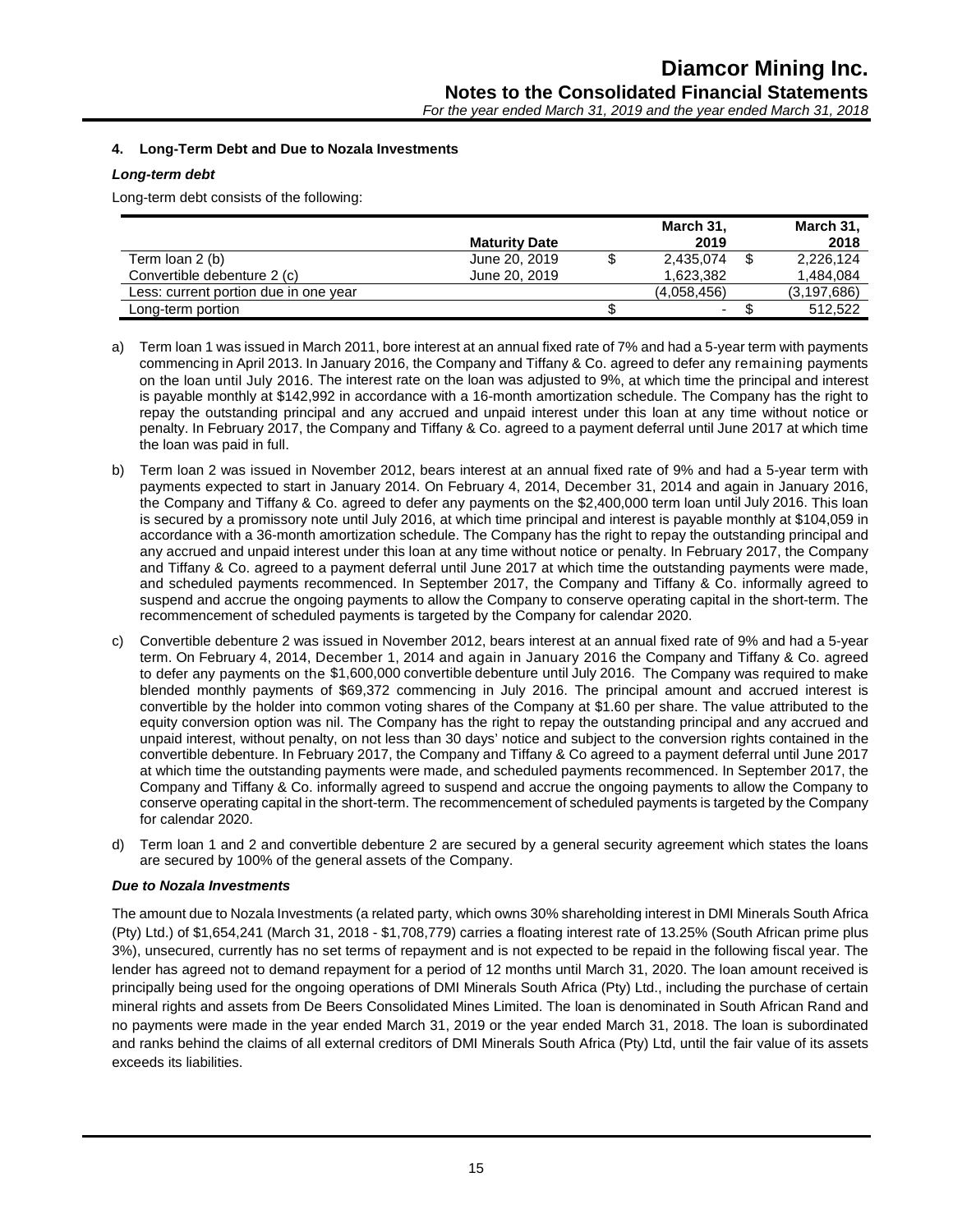# **5. Decommissioning Liability**

The total decommissioning liability was based on the Company's estimated costs to reclaim and abandon the mines and facilities. The Company has estimated the costs related to the decommissioning liability based on the South African Department of Mineral Reserves estimate of required decommissioning costs, adjusted for inflation. The Company has estimated the net present value of the decommissioning obligation to be \$479,560 (March 31, 2018 - \$296,084) based on an undiscounted total future liability of \$696,513. The decommissioning liability was based on using a South African inflation rate of 5.30%. The long-term portion of the liability was discounted using a South African risk-free rate of 7.75%. These costs are expected to be incurred in approximately 5 years.

The continuity of the decommissioning liability as at March 31, 2019:

|                                    |    | March 31, 2019 |   | March 31, 2018 |
|------------------------------------|----|----------------|---|----------------|
| Balance, beginning of year         | \$ | 296.084        | S | 284,326        |
| Change in estimate                 |    | 207,599        |   | (39, 388)      |
| Accretion recorded during the year |    | 21.050         |   | 25,084         |
| Translation adjustment             |    | (45, 173)      |   | 26,062         |
|                                    | S  | 479.560        |   | 296.084        |

# **6. Share Capital**

|                                              | Number of shares<br>Amount |                   |  |
|----------------------------------------------|----------------------------|-------------------|--|
| Authorized:                                  |                            |                   |  |
| Unlimited common voting shares, no par value |                            |                   |  |
| Issued:                                      |                            |                   |  |
| Balance, March 31, 2017                      | 49,702,714                 | 28,088,222<br>SS. |  |
| Private Placement (net of fees) (a)          | 4,956,909                  | 3,189,815         |  |
| Balance, March 31, 2018                      | 54,659,623                 | \$31,278,037      |  |
| Private Placement (net of fees) (b) (c)      | 9,226,265                  | 2,796,654         |  |
| Balance, March 31, 2019                      | 63,885,888                 | 34,074,691<br>SS. |  |

The weighted average number of shares outstanding for the year was 61,165,204 (March 31, 2018 – 53,712,181). Loss per share is calculated as the net loss attributable to the equity holders of the parent divided by the weighted average of shares outstanding at the end of the year.

- a)  $4.956,909$  units were issued at a price of \$0.85 in a private placement completed on June  $9<sup>th</sup>$ , 2017. Each unit comprised a common share and a half warrant, each warrant was valued at \$0.3607.
- b) 5,715,950 units were issued at a price of \$0.35 in a private placement completed on June  $20<sup>th</sup>$ , 2018. Each unit comprised a common share and a half warrant, each warrant was valued at \$0.1070.
- c) 3,510,315 units were issued at a price of \$0.35 in a private placement completed on August  $29<sup>th</sup>$ , 2018. Each unit comprised a common share and a half warrant, each warrant was valued at \$0.0664.

The Company paid broker fees consisting of a cash payments of \$8,328 (March 31, 2018 – \$90,885) and broker warrants of 23,794 (March 31, 2018 - \$106,923) which have been recorded as share issue costs.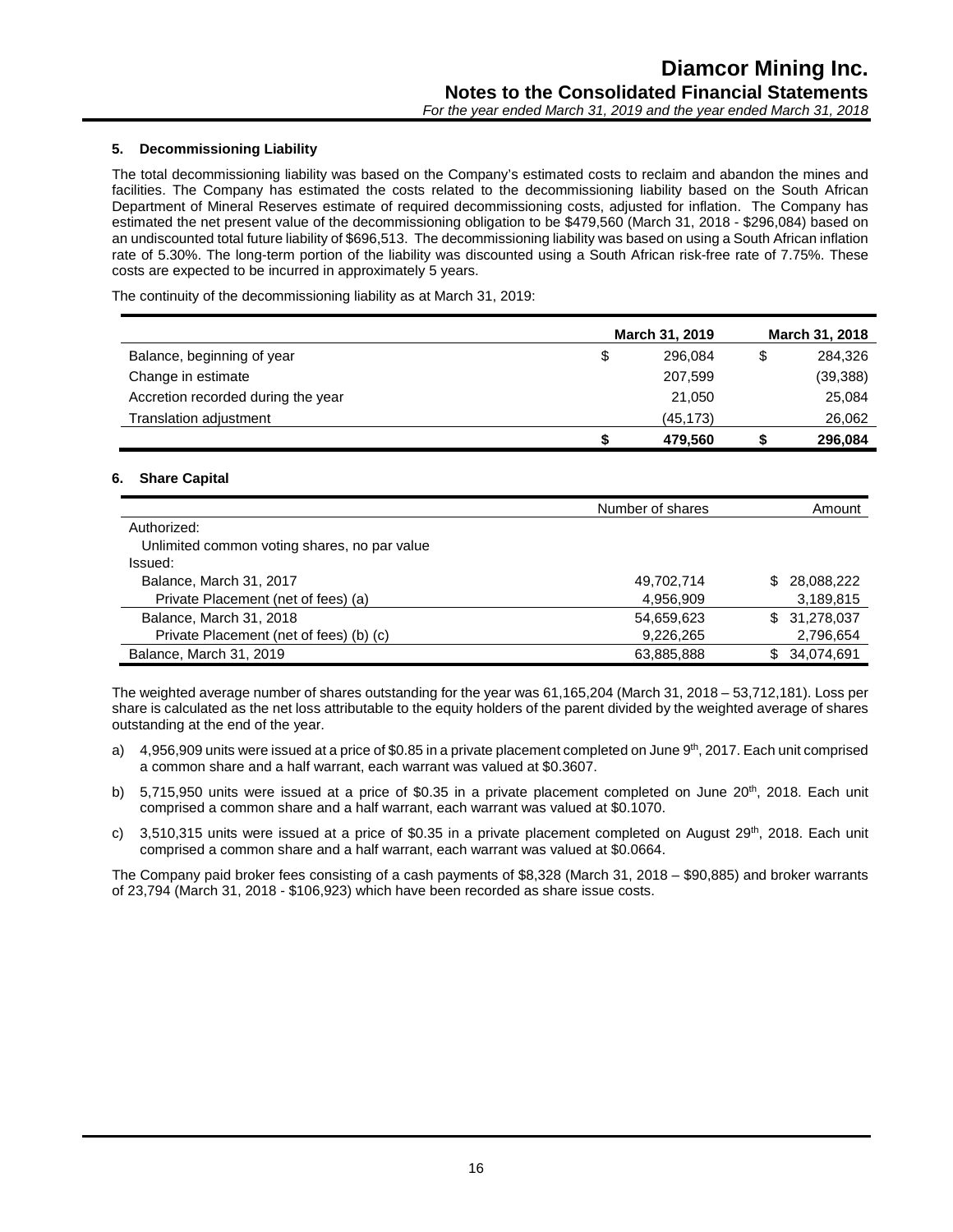# *Warrants*

The following table summarizes the activity with respect to warrants issued, exercised and expired during the year:

|                                |             | March 31, 2019        |                 | March 31, 2018        |
|--------------------------------|-------------|-----------------------|-----------------|-----------------------|
|                                |             | Weighted              |                 | Weighted              |
|                                | Number of   | Average               | Number of       | Average               |
|                                | Warrants    | <b>Exercise Price</b> | Warrants        | <b>Exercise Price</b> |
| Outstanding, beginning of year | 7.104.523   | \$1.38                | 6,735,332       | \$1.56                |
| Warrants expired               | (1,566,800) | 1.25                  | (2, 216, 187)   | 1.74                  |
| Warrants issued                | 4,636,926   | 0.60                  | 2,585,378       | 1.20                  |
| Outstanding, end of year       | 10.174.649  | \$1.04                | 7.104.523       | \$1.38                |
| Exercisable, end of year       | 10.174.649  | \$1.04                | 7.104.523       | \$1.38                |
|                                |             |                       | March 31, 2019  | March 31, 2018        |
| Balance, beginning of year     |             |                       | \$<br>2,789,514 | \$<br>3.407.043       |
| Warrants expired               |             |                       | (1, 122, 769)   | (1,550,202)           |
| Warrants issued                |             |                       | 424,211         | 932,673               |
| Balance, end of year           |             |                       | \$<br>2,090,956 | \$<br>2,789,514       |

There were 4,636,926 warrants issued in the year ended March 31, 2019 as part of the private placement of units (March 31, 2018 - 2,585,378). The warrant valuation was calculated using the Black-Scholes pricing model with the following assumptions: zero dividend yield, expected volatility of 58% and risk-free rate of 1.92%. Warrant pricing models require the input of highly subjective assumptions including the expected price volatility. Changes in the subjective input assumptions can materially affect the fair value estimated, and therefore the existing models do not necessarily provide a reliable single measure of the fair value of the Company's warrants. The warrants issued in the year ended March 31, 2019 are exercisable for a period of three years from the date of issue.

The Company may modify the terms of warrants originally granted. When modifications exist, the Company will maintain the original fair value of the warrant.

| Number of warrants outstanding |                | Weighted average |                 |
|--------------------------------|----------------|------------------|-----------------|
| and exercisable                | Exercise Price | remaining life   | Expiry date     |
| 2,952,345                      | \$1.60         | 0.42             | August 31, 2019 |
| 2,585,378                      | \$1.20         | 1.19             | June 9, 2020    |
| 2,863,169                      | \$0.60         | 2.22             | June 20, 2021   |
| 1,773,757                      | \$0.60         | 2.42             | August 29, 2021 |
| 10,174,649                     |                |                  |                 |

The following warrants were outstanding at March 31, 2019:

#### *Stock options*

The Company amended a formal stock option plan on December 18, 2018 and follows the TSX Venture Exchange (the "Exchange") policy under which it is authorized to grant options to Directors, employees and consultants to acquire up to 12,777,177 of its issued and outstanding common shares. Under the policy, the exercise price of each option is equal to the market price of the Company's stock, less applicable discounts permitted by the Exchange, as calculated on the date of grant. The options can be granted for a maximum term of 5 years.

The following table summarizes the activity with respect to options granted and exercised during the year:

|                                |                         | March 31, 2019 |             | <b>March 31 2018</b>    |
|--------------------------------|-------------------------|----------------|-------------|-------------------------|
|                                | <b>Weighted Average</b> |                | Number of   | <b>Weighted Average</b> |
|                                | Number of options       | Exercise Price | Options     | <b>Exercise Price</b>   |
| Outstanding, beginning of year | 5,320,000               | \$1.14         | 6,320,000   | \$1.12                  |
| Options expired                | (2,370,000)             | \$1.35         | (1,000,000) | \$1.10                  |
| Outstanding, end of year       | 2,950,000               | \$1.00         | 5,320,000   | \$1.14                  |
| Exercisable, end of year       | 2,950,000               | \$1.00         | 5,320,000   | \$1.14                  |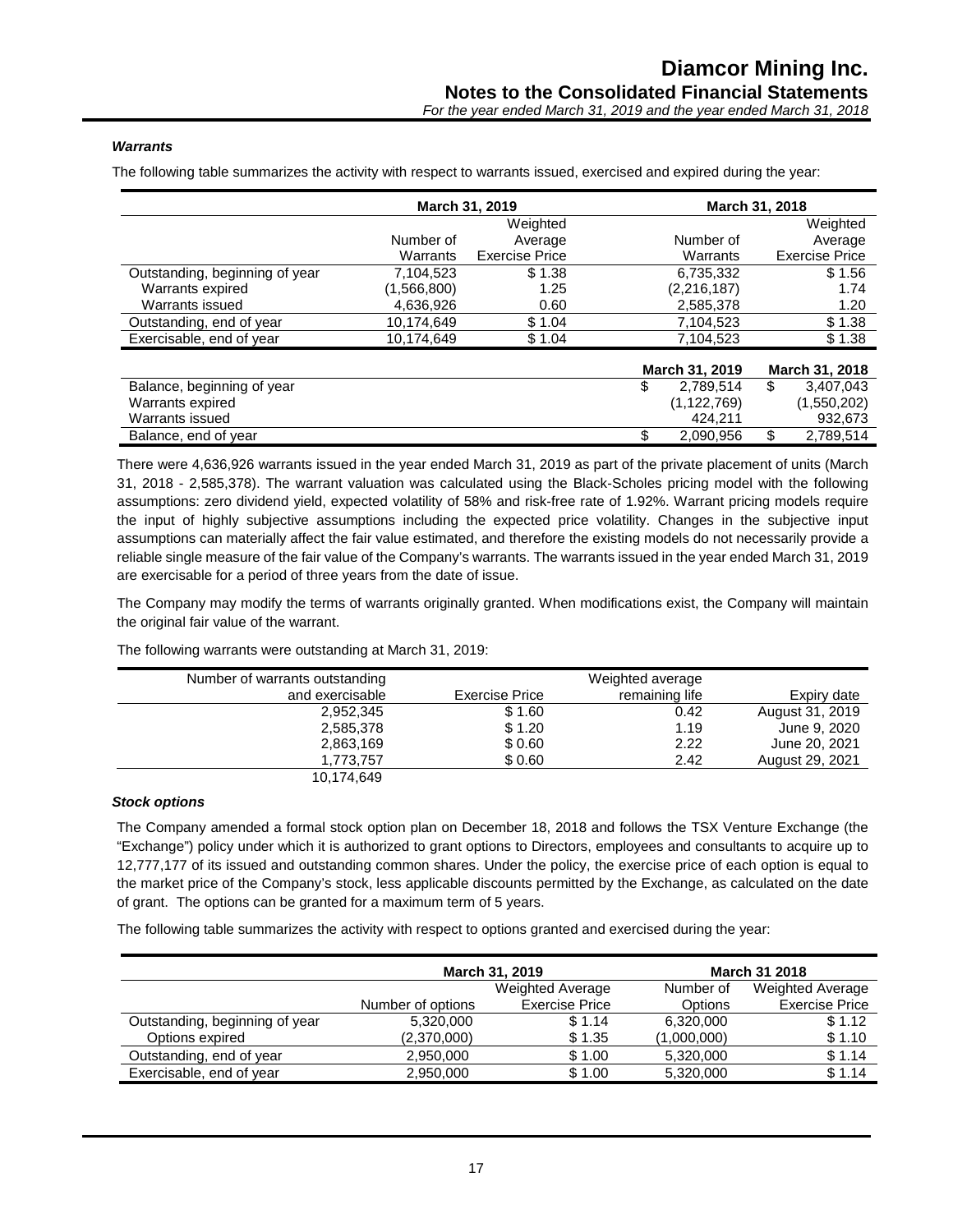| The following stock options were outstanding at March 31, 2019: |                |                  |                |
|-----------------------------------------------------------------|----------------|------------------|----------------|
| Number of options outstanding                                   |                | Weighted average |                |
| and exercisable                                                 | Exercise Price | remaining life   | Expiry date    |
| 400.000                                                         | \$1.00         | 1.92             | March 2, 2021  |
| 2,550,000                                                       | \$1.00         | 1.98             | March 21, 2021 |
| 2,950,000                                                       |                |                  |                |

The following stock options were outstanding at March 31, 2018:

| Number of options outstanding |                | Weighted average |                |
|-------------------------------|----------------|------------------|----------------|
| and exercisable               | Exercise Price | remaining life   | Expiry date    |
| 1,150,000                     | \$1.25         | 0.35             | August 6, 2018 |
| 1,000,000                     | \$1.40         | 1.00             | March 31, 2019 |
| 120,000                       | \$1.35         | 0.04             | April 15, 2018 |
| 100,000                       | \$1.15         | 0.34             | August 1, 2018 |
| 400.000                       | \$1.00         | 2.92             | March 2, 2021  |
| 2,550,000                     | \$1.00         | 2.98             | March 21, 2021 |
| 5,320,000                     |                |                  |                |

#### *Share-based compensation*

There were nil options issued by the Company in the year ended March 31, 2019 (March 31, 2018 - nil).

#### **7. Contributed Surplus**

| Balance, March 31, 2017        | 8,898,224  |
|--------------------------------|------------|
| Expiry of warrants (note 6)    | 1,550,202  |
| Balance, March 31, 2018        | 10,448,426 |
| Expiry of warrants (note 6)    | 1.122.769  |
| <b>Balance, March 31, 2019</b> | 11,571,195 |

# **8. Related Party Transactions**

The Company paid or accrued the following to Directors, officers, and to companies controlled by Directors of the Company:

|                         | March 31,<br>2019        | March 31,<br>2018 |
|-------------------------|--------------------------|-------------------|
| Salaries and consulting | \$429,600                | \$424,700         |
| Directors fees          | 84.500                   | 72,000            |
| Performance bonuses     | $\overline{\phantom{0}}$ | 77,500            |

As at March 31, 2019, the Company owed \$55,774 (March 31, 2018 - \$55,125) to Directors of the Company and companies controlled by a Director amounts are included in accounts payable.

These transactions were in the normal course of operations and are measured at fair value at initial recognition.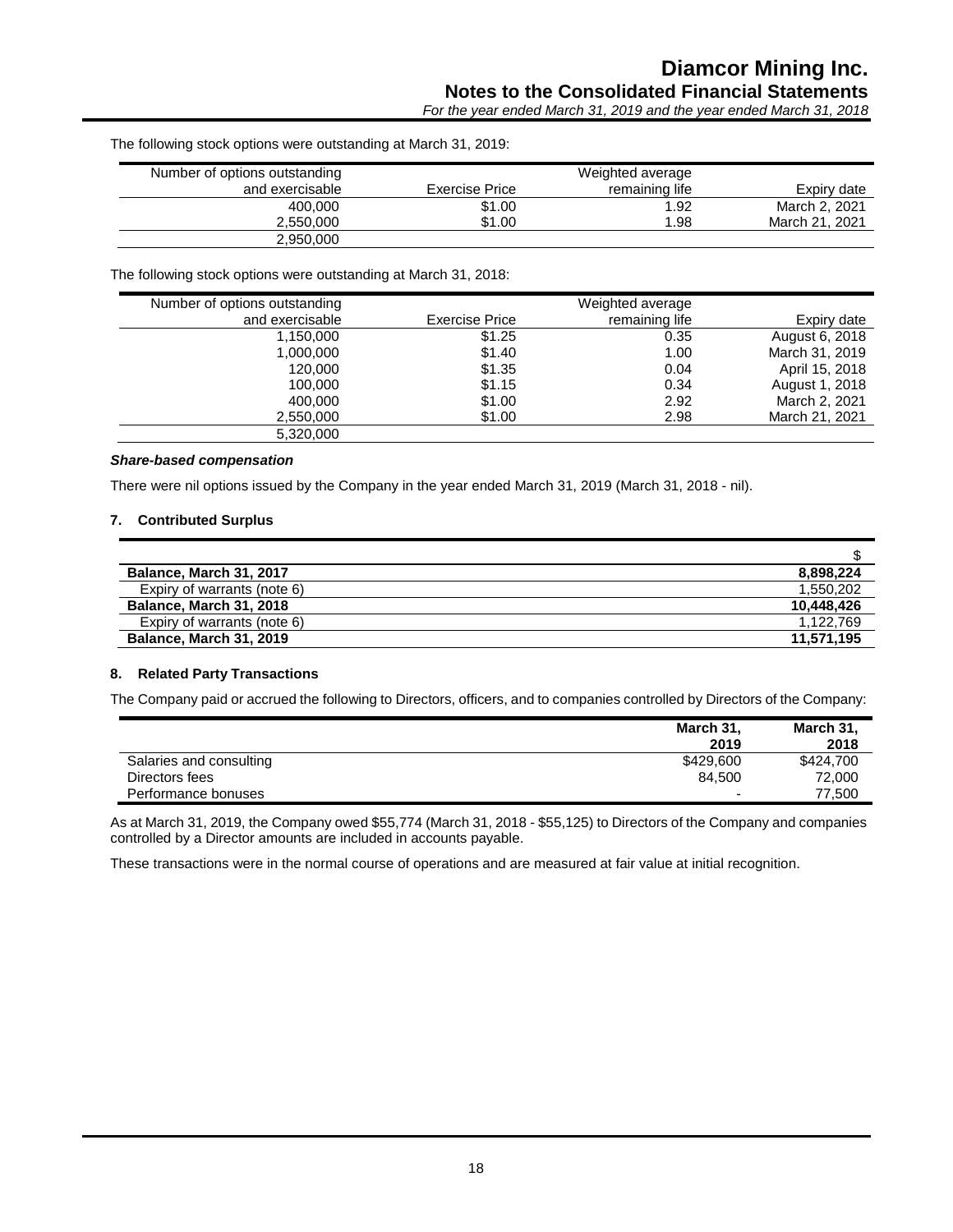#### **9. Segmented Information**

The Company's primary business is the exploration and development of diamond properties in Africa so there is only one reportable operating segment. The reportable segments are those operations whose operating results are reviewed by the Chief Operating decision makers to make decisions about resources to be allocated to the segment and assess its performance provided those operations pass certain quantitative thresholds. Operations whose revenues, earnings or losses, or assets exceed 10% of the total consolidated revenue, earnings or losses, or assets are reportable segments. In order to determine reportable segments, management reviewed various factors, including geographical locations and managerial structure.

Details of identifiable assets by geographic segments are as follows:

|                | <b>Total Assets</b> | Property,<br>Plant and<br>Equipment | Cash and<br>Equivalents and<br><b>Restricted Cash</b> |    | Other Assets |
|----------------|---------------------|-------------------------------------|-------------------------------------------------------|----|--------------|
| March 31, 2019 |                     |                                     |                                                       |    |              |
| Canada         | \$<br>60,923        | \$<br>2.202                         | \$<br>19,732                                          | \$ | 38,989       |
| South Africa   | 8,641,564           | 6,989,359                           | 843,056                                               |    | 809,149      |
|                | 8,702,487           | \$<br>6.991.561                     | \$<br>862,788                                         |    | 848,138      |
| March 31, 2018 |                     |                                     |                                                       |    |              |
| Canada         | \$<br>176.249       | \$<br>3.047                         | \$<br>132,826                                         | \$ | 40,376       |
| South Africa   | 11,206,274          | 9,175,400                           | 1,239,050                                             |    | 791,824      |
|                | 11,382,523          | \$<br>9,178,447                     | \$<br>1,371,876                                       |    | 832,200      |

#### **10. Financial Instruments**

#### *Fair values*

IFRS defines fair value as the price that would be received to dispose of an asset or paid to transfer a liability in an orderly transaction between market participants at the measurement date. The Company classifies the fair value of the financial instruments according to the following hierarchy based on the amount of observable inputs used to value the instrument.

- Level 1 Inputs to the valuation methodology are quoted prices for identical assets or liabilities in active markets.
- Level 2 Fair values of financial assets and liabilities in level 2 are based on inputs other than level 1. Inputs to the valuation methodology included quoted prices for identical assets or liabilities in active markets, and inputs that are observable for the asset or liability, either directly or indirectly, for substantially the full term of the financial instrument. Level 2 valuations are based on inputs, including quoted forward prices for commodities, time value and volatility factors, which can be substantially observed or corroborated in the marketplace.
- Level 3 Inputs to the valuation methodology are not based on observable market data.

The Company's financial instruments consist of cash and cash equivalents, restricted cash, accounts receivable, accounts payable, amounts due to Nozala Investments and long-term debt. The fair value of cash and cash equivalents and restricted cash, accounts receivable and accounts payable approximate their carrying values due to the short-term maturities of these items. The fair value of the Nozala Investments loan approximates the carrying value as the interest rate floats with prime. The fair value of the long-term debt approximates the carrying value as the interest rate is a market rate for similar instruments.

The Company's cash and cash equivalents and restricted cash have been assessed on the fair value hierarchy described above and are classified as Level 1.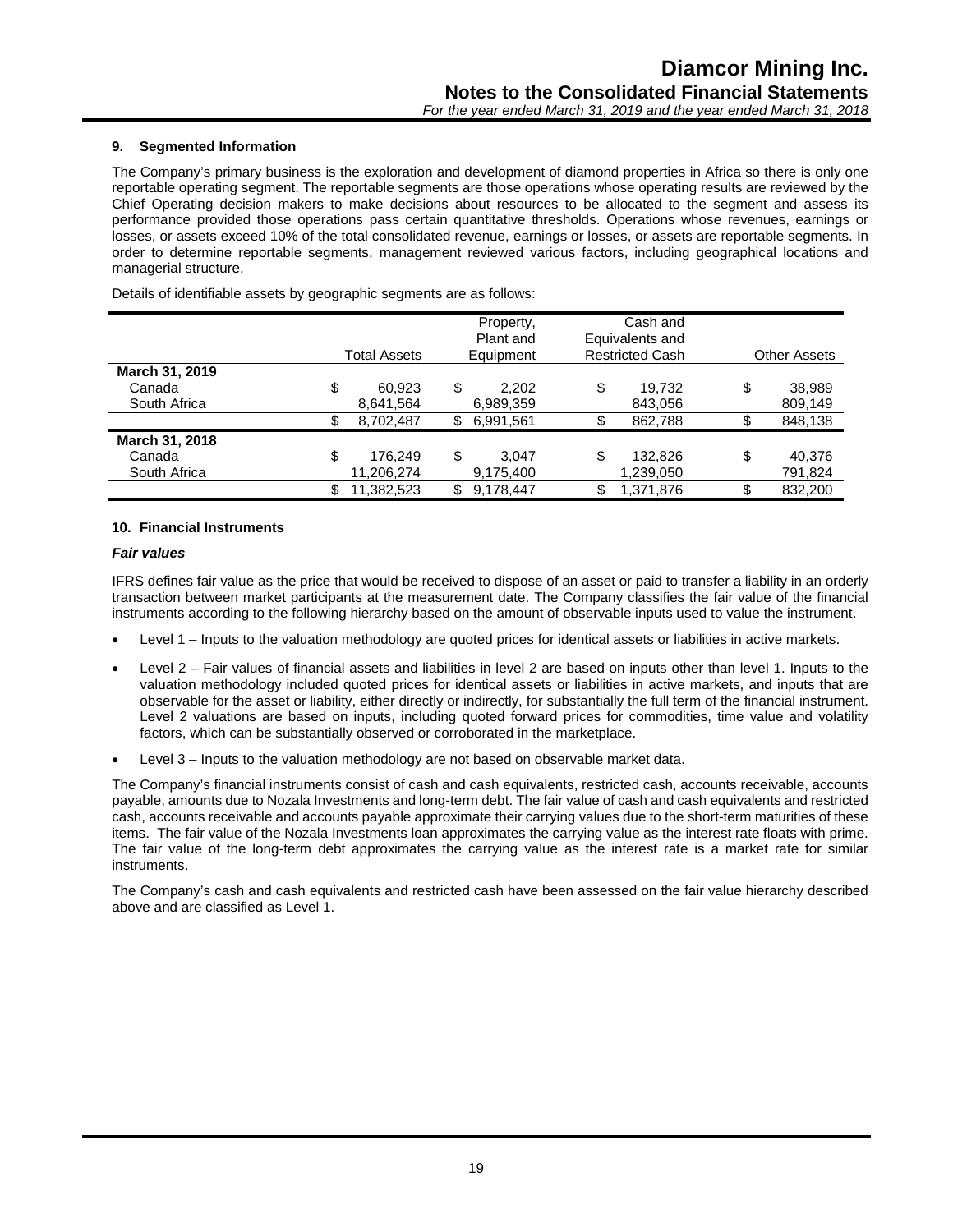# *Financial risks*

The Company's activities result in exposure to a variety of financial risks, including risks related to credit, market risk (currency fluctuation and interest rates) and liquidity risk.

a) Credit risk

The Company is exposed to credit risk only with respect to uncertainties as to timing and collectability of accounts receivable, cash and cash equivalents and restricted cash. The Company mitigates credit risk through standard credit and reference checks. There are no material financial assets that the Company considers past due. The Company currently holds the majority of its cash and cash equivalents and restricted cash in large financial institutions in Canada and South Africa and does not expect any significant risk associated with those deposits. The accounts receivable are sales taxes refundable due from the Government of South Africa and Canada \$184,861 (March 31, 2018 - \$145,626) as well as trade receivables from diamond tenders of \$15,757 (March 31, 2018 - \$458,794). The Company does not foresee any significant risk in the collection of these accounts receivable.

The trade accounts receivable aging amounts are as follows:

|              | March 31, 2019           | March 31, 2018 |
|--------------|--------------------------|----------------|
| $0-30$ days  | \$15,757                 | \$405,059      |
| 31-90 days   | $\overline{\phantom{0}}$ | 53.735         |
| $120 + days$ | $\overline{\phantom{0}}$ |                |
| Total        | \$15,757                 | \$458,794      |

The maximum exposure to credit risk for the Company as the reporting date is the carrying value of cash and cash equivalents, restricted cash and trade receivables disclosed above.

b) Interest rate

The Company is not exposed to any material interest rate risk as the Company's long-term debt has a fixed rate of interest, except for the Nozala Investments loan which has a variable rate of interest of South African prime rate plus 3%. A 1% change in the South African prime rate would result in net loss changing by approximately \$17,000.

c) Foreign currency risk

The Company is exposed to financial risk arising from fluctuations in foreign exchange rates and the degree of volatility of these rates. The Company does not use derivative instruments to reduce its exposure to foreign currency risk.

The Company's subsidiaries in South Africa operate using principally the United States Dollar and the South African Rand and as such may be negatively affected by fluctuations in foreign exchange rates when translating from the currency of measurement of the Company's subsidiaries to the Company's reporting currency. The Company's monetary assets and liabilities denominated in South African Rand include:

|                                               | March 31, 2019 | <b>March 31, 2018</b> |
|-----------------------------------------------|----------------|-----------------------|
| Cash and cash equivalents and restricted cash | \$843.056      | \$1,239,050           |
| Accounts receivable                           | 193.220        | 594.945               |
| Prepaids                                      |                | 782                   |
| Accounts payable                              | 940.047        | 1,716,794             |
| Long-term debt                                | 1.654.241      | 1,708,779             |

A 5% change in the South African Rand would result in total net loss increasing or decreasing by approximately \$214,000.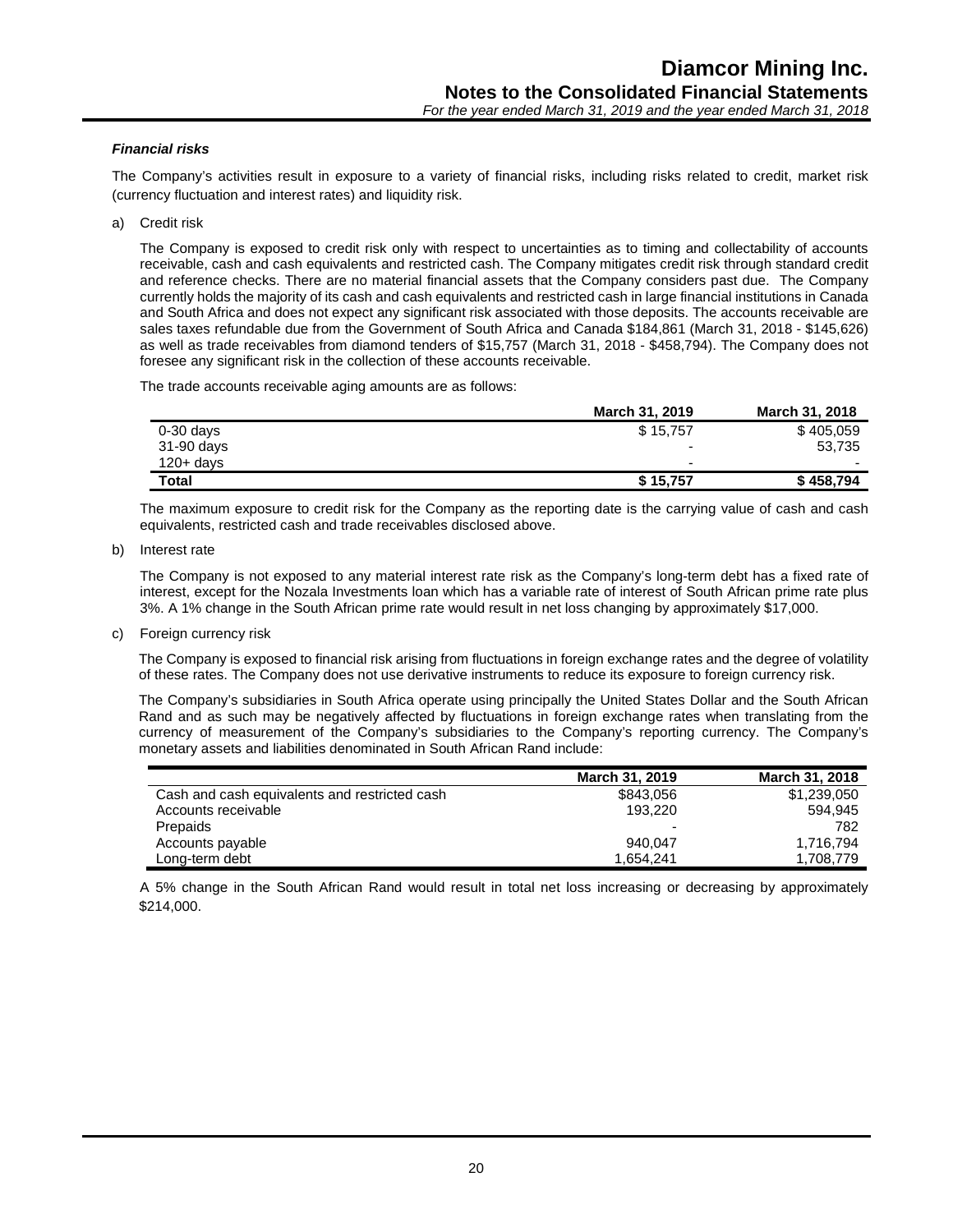d) Liquidity risk

Liquidity risk is the risk that the Company will not be able to meet its financial obligations when they fall due. The Company manages this risk through management of its cash flow from operations and its capital structure. Based on senior Management's and the Board of Directors' review of ongoing operations, the Company may revise timing of capital expenditures, bank loans, including project specific loans, or issue equity or a combination thereof.

The Company's current financial liabilities of \$5,185,838 are payable within one year. The Company enters contractual obligations in the normal course of business operations. Management believes the Company's requirements for capital expenditures, working capital and ongoing commitments (including long-term debt) can be financed from existing cash, issuing equity, cash flow provided by operating activities, existing bank loans and by acquiring new project loans.

The table below summarizes the maturity profile of the Company's financial liabilities as at March 31, 2019 based on contractual undiscounted payments:

|                            | <b>Current</b> | 2020                           | 2021                     | 2022     | 2023 | <b>Thereafter</b> |
|----------------------------|----------------|--------------------------------|--------------------------|----------|------|-------------------|
| Accounts payable           | \$1.127.382    | \$<br>$\overline{\phantom{0}}$ | ٠                        | ۰        |      |                   |
| Long-term debt             | 4,058,456      | $\overline{\phantom{0}}$       | $\overline{\phantom{0}}$ |          |      | -                 |
| Operating lease commitment | 43.308         | 43.308                         | 43.308                   | 43.308   |      | -                 |
| Due to Nozala investments  |                |                                | -                        |          |      | .654.241          |
|                            | \$5.229.146    | \$43,308                       | \$,43,308                | \$43,308 | ۰    | \$1,654,241       |

e) Commodity price risk

Commodity price risk is the risk that the fair value or future cash flows will fluctuate because of changes in commodity prices. Commodity prices for diamonds are impacted by not only the relationship between the Canadian, United States Dollar and South African Rand, but also world economic events that dictate the levels of supply and demand. The Company is exposed to the risk of declining prices for diamonds resulting in a corresponding reduction in projected cash flow. Reduced cash flow may result in lower levels of capital being available for field activity, thus compromising the Company' capacity to grow production. The Company did not have any fixed price commodity price contracts in place as at or during the year ended March 31, 2019 and the year ended March 31, 2018. The Company' operational results and financial condition are largely dependent on the commodity price received for its diamond production. Diamond prices have fluctuated widely in recent years due to global and regional factors including supply and demand fundamentals, inventory levels, economic and geopolitical factors. A 5% change in the price of diamonds would result in total net loss changing by approximately \$205,000.

# **11. Capital Management**

The Company's objectives when managing capital are: (i) to maintain a strong capital structure, which optimizes the cost of capital at acceptable risk; and (ii) to maintain investor, creditor and market confidence to sustain the future development of the business. The Company manages its capital structure and adjusts it considering changes in economic conditions and the risk characteristics of its underlying assets. The Company, from time-to-time, may adjust capital spending, issue new common shares, issue new debt or repay existing debt. The Company's capital is not subject to any restrictions.

The Company manages the following as capital:

|                      | March 31, 2019 |    | March 31, 2018 |
|----------------------|----------------|----|----------------|
| Working capital      | (4, 198, 620)  | Φ  | (4,299,360)    |
| Long-term debt       | 4,058,456      | \$ | 3,710,208      |
| Shareholders' equity | 924.429        | \$ | 2,631,362      |

Working capital is calculated based on current assets less current liabilities.

# **12. Commitments**

The Company has a commitment to lease office space at a rate of \$3,469 per month (March 31, 2018 - \$3,609). The lease expires in May 2022. The minimum lease payments under this lease are \$41,628 per year (March 31, 2018 - \$43,308).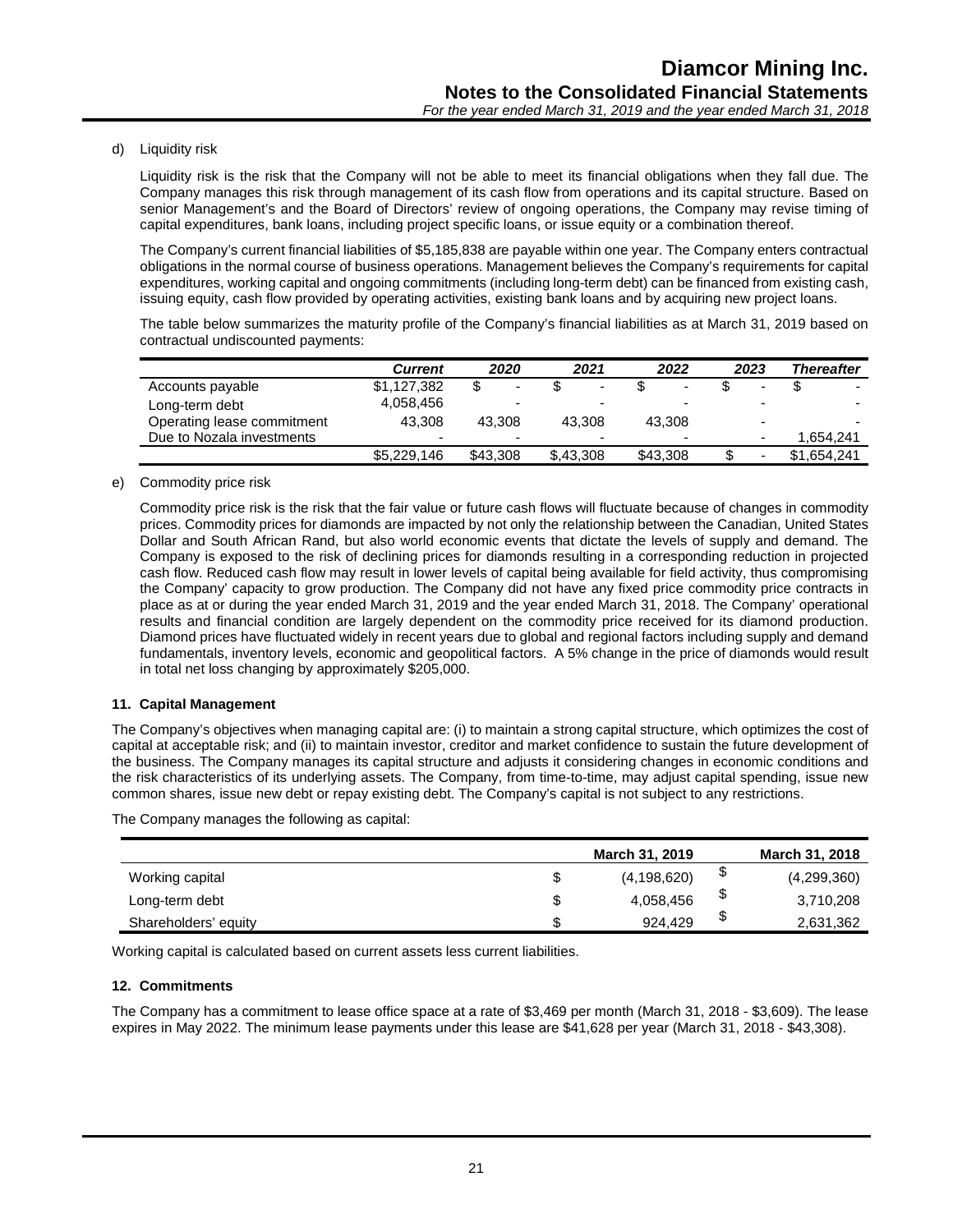# **13. Accounts Payable**

Trade and other payables consist of the following components:

|                     | March 31, 2019 | <b>March 31, 2018</b> |
|---------------------|----------------|-----------------------|
| Trade payables      | 1.112.310      | 1.954.186             |
| Salary and benefits | 15.072         | -                     |
|                     | 1,127,382      | 1,954,186             |

Trade payables are non-interest bearing and are normally settled on 30-day terms.

# **14. Restricted Cash**

These amounts are encumbered by a guarantee by Standard Bank of South Africa Limited for certain rehabilitation obligations and electrical guarantees. The encumbered amount as at March 31, 2019 was \$723,708 (March 31, 2018 - \$851,564).

# **15. Income Taxes**

A reconciliation of income taxes (recoverable) at statutory rates with the reported income taxes (recovered) is as follows:

|                                                              | <b>March 31, 2018</b> | <b>March 31, 2018</b> |
|--------------------------------------------------------------|-----------------------|-----------------------|
| Net loss before income taxes                                 | \$(3,890,674)         | \$(4,367,607)         |
| Computed taxes recovered at statutory rates 27% (2018 – 27%) | \$(1,050,482)         | \$(1,146,497)         |
| Other non-deductible items                                   | 191.679               | 7,770                 |
| Difference in tax rates                                      | (50, 233)             | (92, 669)             |
| Change in deferred tax asset not recognized                  | 871,642               | 1,435,386             |
| Income tax expense (recovery)                                | \$(37,394)            | \$203,990             |

The significant components of the Company's deferred tax assets (liabilities) are as follows:

| <b>Movements</b>                                          | Property, plant and<br>equipment | <b>Non-capital losses</b><br>carry forward | <b>Total</b>  |
|-----------------------------------------------------------|----------------------------------|--------------------------------------------|---------------|
| As at March 31, 2017                                      | \$(576,638)                      | \$250,412                                  | \$(326,226)   |
| (Charged)/credited                                        |                                  |                                            |               |
| To profit and loss<br>$\overline{\phantom{a}}$            | 12,562                           | (216, 552)                                 | (203,990)     |
| To other comprehensive income<br>٠                        | (53, 154)                        | 1,466                                      | (51,688)      |
| As at March 31, 2018                                      | \$(617,230)                      | \$35,326                                   | \$ (581,904)  |
| (Charged)/credited                                        |                                  |                                            |               |
| To profit and loss<br>$\overline{\phantom{0}}$            | 35,960                           | 1,434                                      | 37,394        |
| To other comprehensive income<br>$\overline{\phantom{a}}$ | 92,829                           | (6,738)                                    | 86,091        |
| As at March 31, 2019                                      | $$$ (488,441)                    | \$30,022                                   | $$$ (458,419) |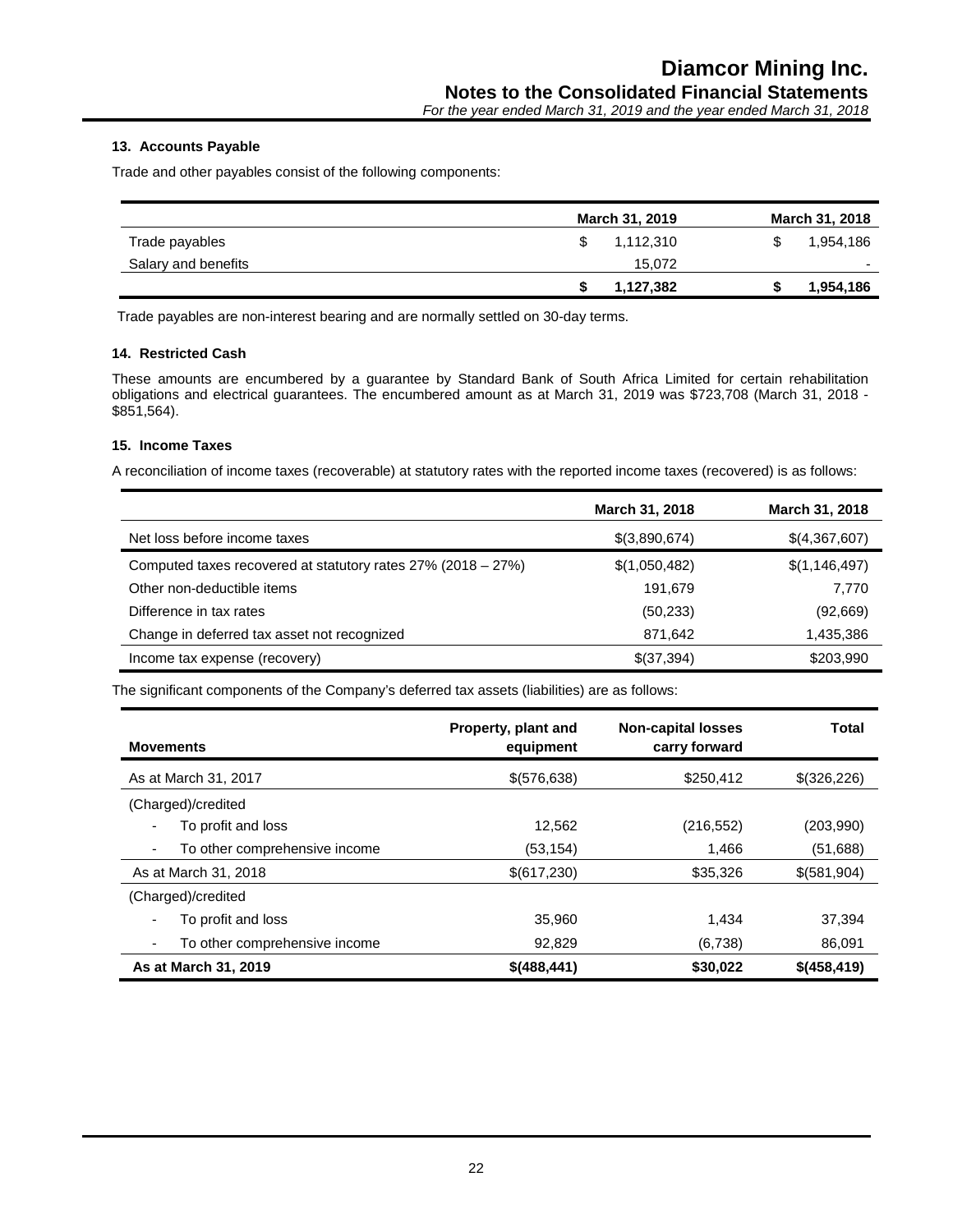The details of the Company's unrecognized deductible temporary differences are as follows:

|                                  | March 31, 2019 | March 31, 2018 |
|----------------------------------|----------------|----------------|
| Property, plant and equipment    | \$1,093,200    | \$1,250,451    |
| Non-capital losses carry forward | 26,361,761     | 26,006,489     |
| Share issue costs                | 220.704        | 357,218        |
| Decommissioning liabilities      | 479.560        | 296,084        |
|                                  | \$28,155,225   | \$27,910,242   |

The Company had the following estimated tax pool balances at March 31, 2019:

|                                               | 2019         | 2018         |
|-----------------------------------------------|--------------|--------------|
| <b>Canadian Exploration Expense</b>           | \$ -         | \$4,605      |
| Canadian Development Expense                  | 5,303        | 7,576        |
| Share issue costs - Canada                    | 220,704      | 357,218      |
| Undepreciated Capital Cost - Canada           | 2,051        | 2,814        |
| Undepreciated Capital Cost - South Africa     | 6,694,161    | 8,642,731    |
| Non-capital loss carry-forward - Canada       | 522.916      | 1,419,411    |
| Non-capital loss carry-forward - South Africa | 25,946,067   | 26,132,654   |
|                                               | \$33,391,202 | \$36,567,009 |

The Company has available for deduction against future taxable income non-capital losses of approximately \$26,468,983 at March 31, 2019 (March 31, 2018 - \$27,552,065) which includes losses in its foreign subsidiaries of \$25,946,067 (March 31, 2018 - \$26,132,654). Canadian losses, if not utilized, will expire commencing (see table below). There is no expiry period for losses in the foreign subsidiaries. Subject to certain restrictions, the Company also has resource expenditures available to reduce taxable income in future years. Future tax benefits which may arise as a result of these non-capital losses and resource deductions have not been recognized in these financial statements due to the uncertainty of their ability to be realized.

In assessing the ability of deferred tax assets to be realized, management considers whether it is probable that some portion or all of the deferred tax assets will not be realized. The ultimate realization of deferred tax assets is dependent upon the generation of future taxable income during the periods in which those temporary differences become deductible. Management considers the scheduled reversal of deferred tax liabilities, projected future taxable income, and tax planning strategies in making this assessment.

Tax loss expiry schedule for Canadian non-capital loss carry-forward is as follows:

| 2033 | \$413,623 |
|------|-----------|
| 2038 | 109,293   |
|      | \$522,916 |